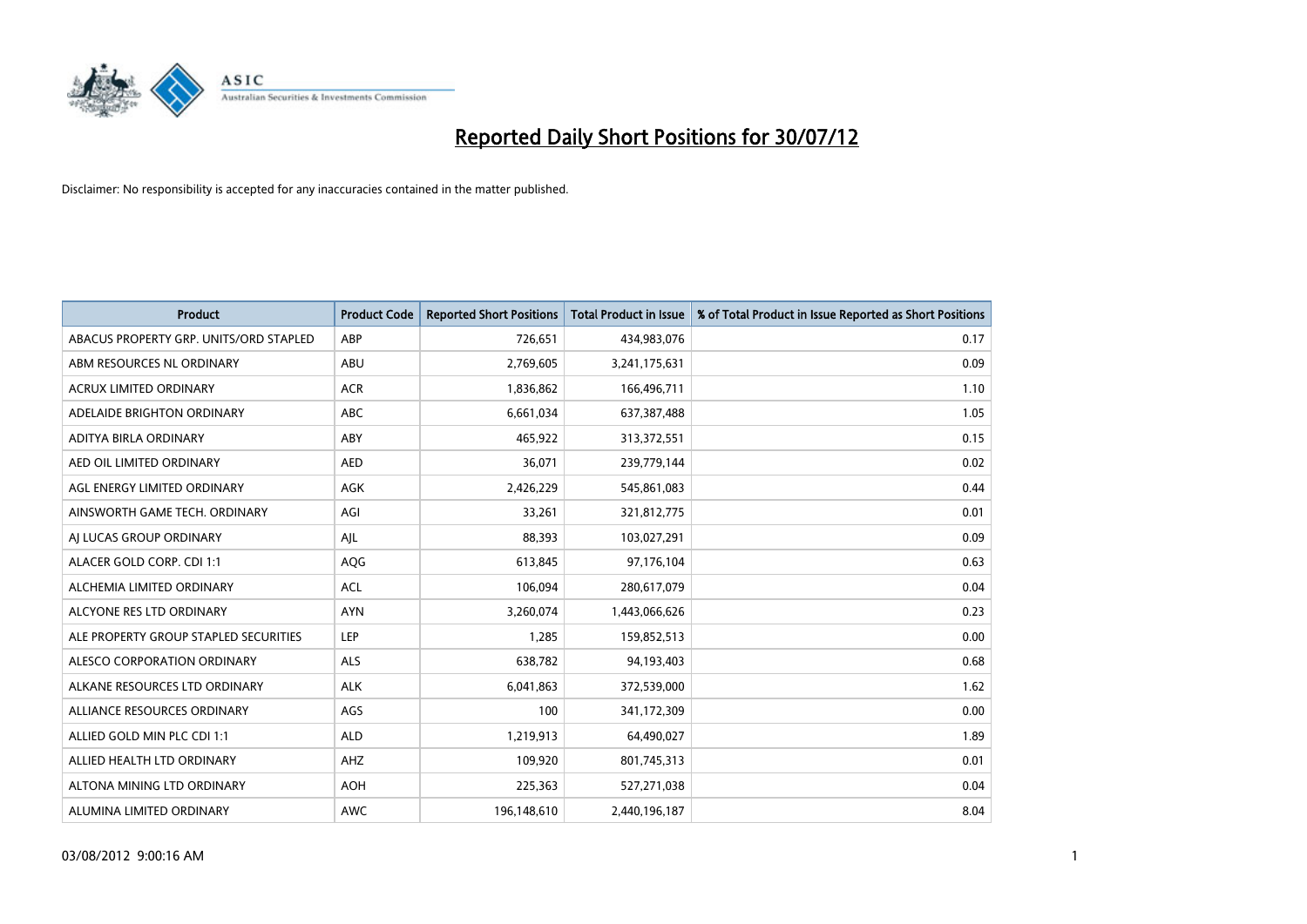

| <b>Product</b>                          | <b>Product Code</b> | <b>Reported Short Positions</b> | <b>Total Product in Issue</b> | % of Total Product in Issue Reported as Short Positions |
|-----------------------------------------|---------------------|---------------------------------|-------------------------------|---------------------------------------------------------|
| AMALGAMATED HOLDINGS ORDINARY           | AHD                 | 1,342                           | 157,629,498                   | 0.00                                                    |
| AMCOM TELECOMM. ORDINARY                | <b>AMM</b>          | 10,230                          | 241,491,904                   | 0.00                                                    |
| AMCOR LIMITED ORDINARY                  | AMC                 | 3,422,370                       | 1,206,684,923                 | 0.28                                                    |
| AMP LIMITED ORDINARY                    | AMP                 | 6,025,923                       | 2,894,931,180                 | 0.21                                                    |
| AMPELLA MINING ORDINARY                 | <b>AMX</b>          | 6,469,584                       | 246,800,493                   | 2.62                                                    |
| ANGLOGOLD ASHANTI CDI 5:1               | AGG                 |                                 | 89,207,765                    | 0.00                                                    |
| ANSELL LIMITED ORDINARY                 | <b>ANN</b>          | 4,148,872                       | 130,656,668                   | 3.18                                                    |
| ANTARES ENERGY LTD ORDINARY             | <b>AZZ</b>          | 463,786                         | 258,000,000                   | 0.18                                                    |
| ANTISENSE THERAPEUT, ORDINARY           | <b>ANP</b>          | 100,000                         | 1,300,743,255                 | 0.01                                                    |
| ANZ BANKING GRP LTD ORDINARY            | <b>ANZ</b>          | 7,735,897                       | 2,715,721,290                 | 0.28                                                    |
| APA GROUP STAPLED SECURITIES            | <b>APA</b>          | 11,845,194                      | 644,485,583                   | 1.84                                                    |
| APN NEWS & MEDIA ORDINARY               | <b>APN</b>          | 19,790,849                      | 649,010,756                   | 3.05                                                    |
| AQUARIUS PLATINUM. ORDINARY             | <b>AOP</b>          | 17,945,474                      | 470,312,578                   | 3.82                                                    |
| AQUILA RESOURCES ORDINARY               | <b>AQA</b>          | 6,472,607                       | 411,804,442                   | 1.57                                                    |
| ARAFURA RESOURCE LTD ORDINARY           | <b>ARU</b>          | 4,823,243                       | 396,004,144                   | 1.22                                                    |
| ARB CORPORATION ORDINARY                | ARP                 | 33,535                          | 72,481,302                    | 0.05                                                    |
| ARDENT LEISURE GROUP STAPLED SECURITIES | AAD                 | 630,669                         | 334,209,401                   | 0.19                                                    |
| ARISTOCRAT LEISURE ORDINARY             | <b>ALL</b>          | 17,970,631                      | 550,502,889                   | 3.26                                                    |
| <b>ARRIUM LTD ORDINARY</b>              | ARI                 | 32,563,962                      | 1,345,665,626                 | 2.42                                                    |
| ASCIANO LIMITED ORDINARY                | <b>AIO</b>          | 5,166,131                       | 975,385,664                   | 0.53                                                    |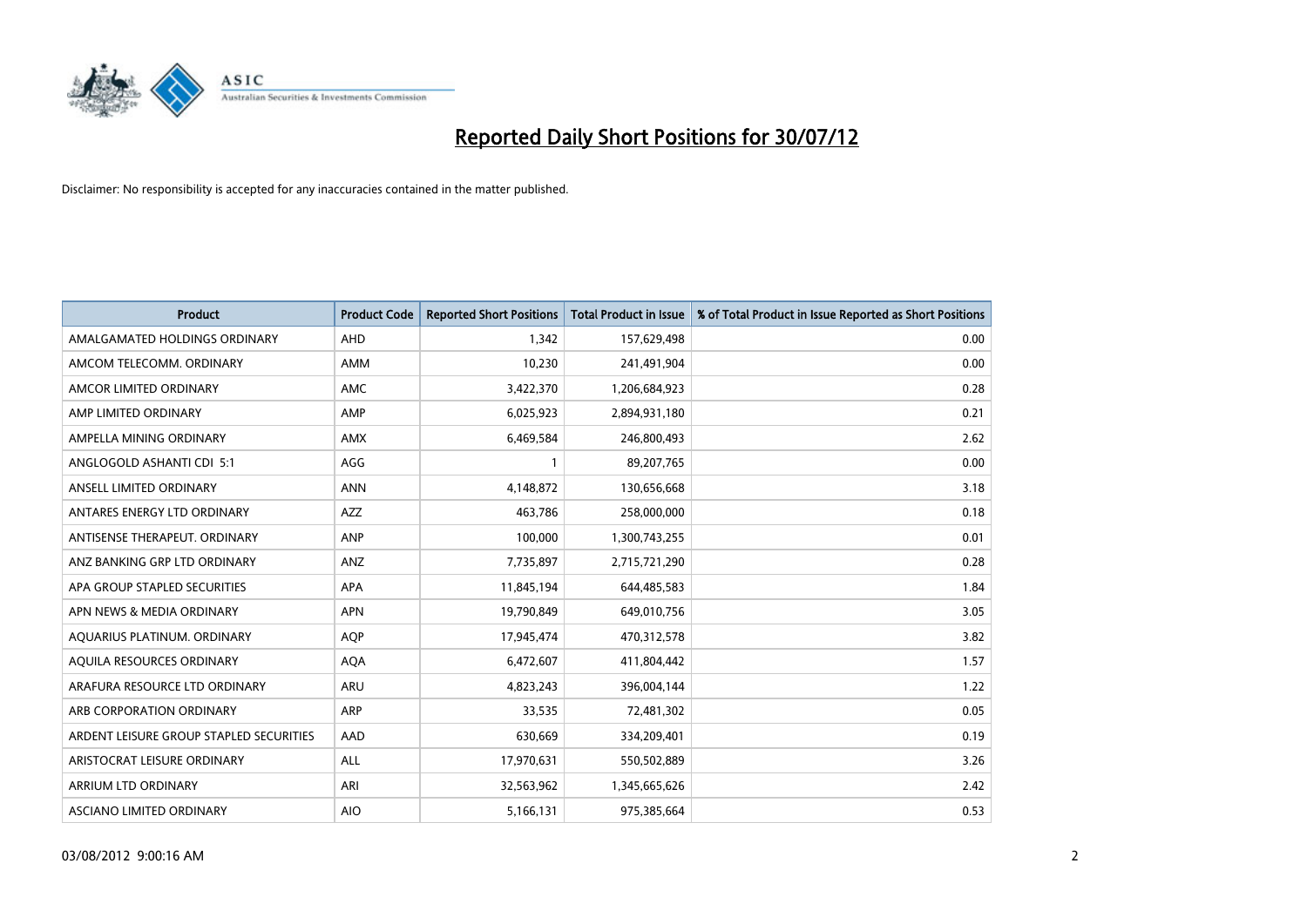

| <b>Product</b>                          | <b>Product Code</b> | <b>Reported Short Positions</b> | <b>Total Product in Issue</b> | % of Total Product in Issue Reported as Short Positions |
|-----------------------------------------|---------------------|---------------------------------|-------------------------------|---------------------------------------------------------|
| ASG GROUP LIMITED ORDINARY              | <b>ASZ</b>          | 935,949                         | 172,152,079                   | 0.54                                                    |
| ASPEN GROUP ORD/UNITS STAPLED           | <b>APZ</b>          | 57,897                          | 600,507,326                   | 0.01                                                    |
| ASPIRE MINING LTD ORDINARY              | <b>AKM</b>          | 269,379                         | 620,594,556                   | 0.04                                                    |
| ASTRO JAP PROP GROUP STAPLED SECURITIES | AJA                 | 2,331                           | 58,445,002                    | 0.00                                                    |
| ASX LIMITED ORDINARY                    | <b>ASX</b>          | 4,150,265                       | 175,136,729                   | 2.37                                                    |
| ATLANTIC LIMITED ORDINARY               | ATI                 | 8,267                           | 154,757,339                   | 0.01                                                    |
| ATLAS IRON LIMITED ORDINARY             | <b>AGO</b>          | 10,540,698                      | 904,580,993                   | 1.17                                                    |
| AURORA OIL & GAS ORDINARY               | <b>AUT</b>          | 8,357,122                       | 446,595,778                   | 1.87                                                    |
| AUSDRILL LIMITED ORDINARY               | <b>ASL</b>          | 1,434,719                       | 304,397,289                   | 0.47                                                    |
| <b>AUSENCO LIMITED ORDINARY</b>         | <b>AAX</b>          | 407,802                         | 123,872,665                   | 0.33                                                    |
| AUSTAL LIMITED ORDINARY                 | ASB                 | 192,096                         | 188,193,007                   | 0.10                                                    |
| AUSTIN ENGINEERING ORDINARY             | ANG                 | 11,782                          | 72,314,403                    | 0.02                                                    |
| AUSTRALAND PROPERTY STAPLED SECURITY    | <b>ALZ</b>          | 415,738                         | 576,846,597                   | 0.07                                                    |
| AUSTRALIAN AGRICULT, ORDINARY           | AAC                 | 445,345                         | 312,905,085                   | 0.14                                                    |
| AUSTRALIAN INFRASTR, UNITS/ORDINARY     | <b>AIX</b>          | 11,695,539                      | 620,733,944                   | 1.88                                                    |
| AUSTRALIAN PHARM. ORDINARY              | API                 | 225,187                         | 488,115,883                   | 0.05                                                    |
| AVIENNINGS LIMITED ORDINARY             | <b>AVI</b>          | 549,150                         | 274,588,694                   | 0.20                                                    |
| AWE LIMITED ORDINARY                    | <b>AWE</b>          | 3,568,365                       | 521,871,941                   | 0.68                                                    |
| AZIMUTH RES LTD ORDINARY                | <b>AZH</b>          | 1,393,632                       | 401,518,304                   | 0.35                                                    |
| AZUMAH RESOURCES ORDINARY               | <b>AZM</b>          | 109,296                         | 333,714,096                   | 0.03                                                    |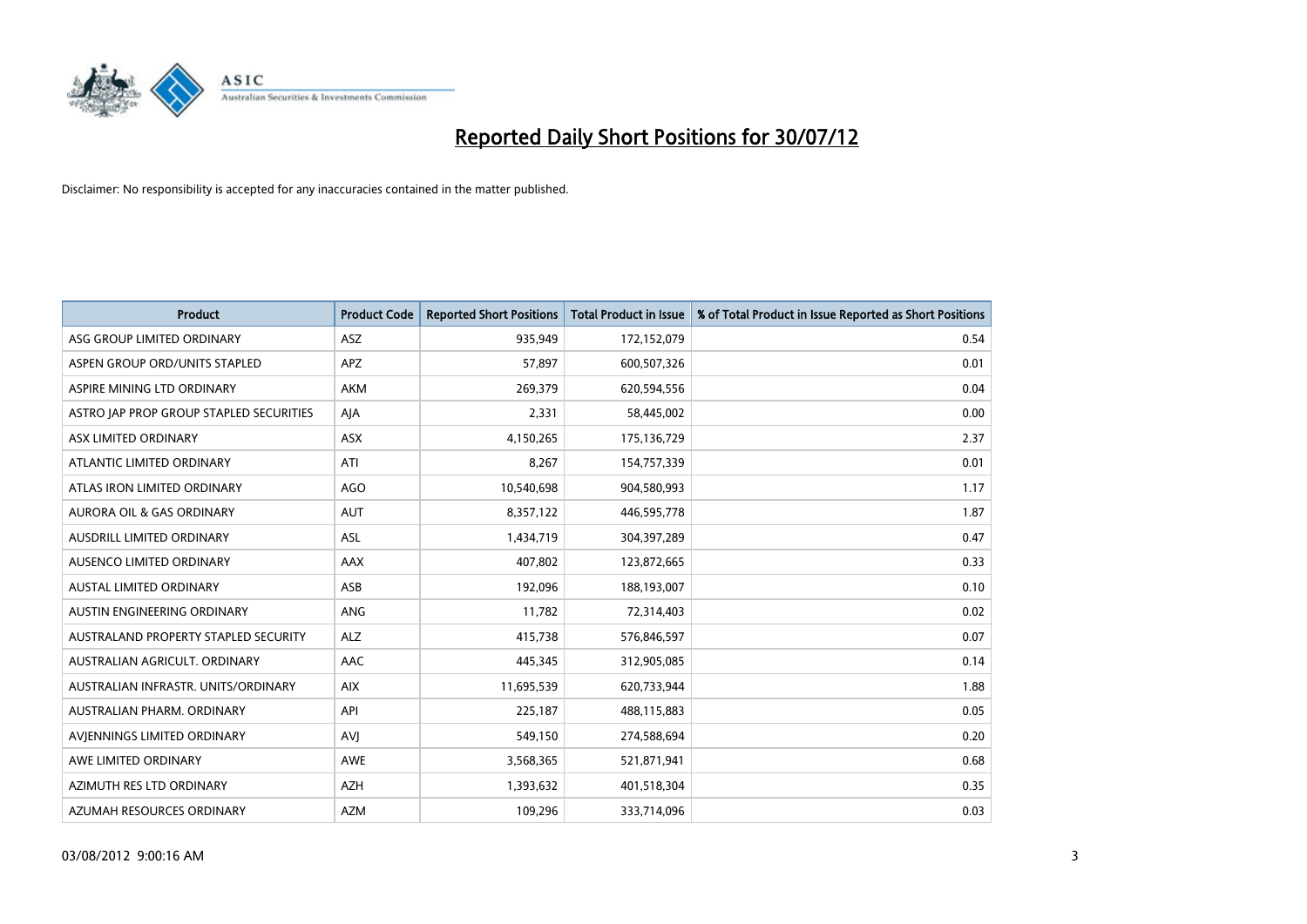

| <b>Product</b>                       | <b>Product Code</b> | <b>Reported Short Positions</b> | <b>Total Product in Issue</b> | % of Total Product in Issue Reported as Short Positions |
|--------------------------------------|---------------------|---------------------------------|-------------------------------|---------------------------------------------------------|
| <b>BANDANNA ENERGY ORDINARY</b>      | <b>BND</b>          | 4,461,584                       | 528,481,199                   | 0.84                                                    |
| BANK OF QUEENSLAND. ORDINARY         | <b>BOO</b>          | 11,856,292                      | 308,797,224                   | 3.84                                                    |
| <b>BANNERMAN RESOURCES ORDINARY</b>  | <b>BMN</b>          | 38,780                          | 302,000,580                   | 0.01                                                    |
| <b>BASE RES LIMITED ORDINARY</b>     | <b>BSE</b>          | 716,572                         | 460,440,029                   | 0.16                                                    |
| <b>BATHURST RESOURCES ORDINARY</b>   | <b>BTU</b>          | 28,199,281                      | 696,747,997                   | 4.05                                                    |
| <b>BC IRON LIMITED ORDINARY</b>      | <b>BCI</b>          | 3,159                           | 103,861,000                   | 0.00                                                    |
| BEACH ENERGY LIMITED ORDINARY        | <b>BPT</b>          | 25,900,441                      | 1,255,464,157                 | 2.06                                                    |
| BEADELL RESOURCE LTD ORDINARY        | <b>BDR</b>          | 13,028,704                      | 719,704,752                   | 1.81                                                    |
| BENDIGO AND ADELAIDE ORDINARY        | <b>BEN</b>          | 9,057,234                       | 396,641,036                   | 2.28                                                    |
| BERKELEY RESOURCES ORDINARY          | <b>BKY</b>          | 349,590                         | 179,298,273                   | 0.19                                                    |
| BETASHARES ASX RES ETF UNITS         | <b>ORE</b>          | 64,332                          | 3,412,016                     | 1.89                                                    |
| BETASHARES GOLD ETF ETF UNITS        | QAU                 | 825                             | 1,949,226                     | 0.04                                                    |
| <b>BHP BILLITON LIMITED ORDINARY</b> | <b>BHP</b>          | 5,684,749                       | 3,211,691,105                 | 0.18                                                    |
| <b>BILLABONG ORDINARY</b>            | <b>BBG</b>          | 19,773,632                      | 478,944,292                   | 4.13                                                    |
| <b>BIOTA HOLDINGS ORDINARY</b>       | <b>BTA</b>          | 451,718                         | 182,350,316                   | 0.25                                                    |
| <b>BLACKTHORN RESOURCES ORDINARY</b> | <b>BTR</b>          | 935,224                         | 127,818,000                   | 0.73                                                    |
| <b>BLUESCOPE STEEL LTD ORDINARY</b>  | <b>BSL</b>          | 47,354,501                      | 3,349,185,247                 | 1.41                                                    |
| <b>BOART LONGYEAR ORDINARY</b>       | <b>BLY</b>          | 7,619,824                       | 461,163,412                   | 1.65                                                    |
| <b>BOOM LOGISTICS ORDINARY</b>       | <b>BOL</b>          | 626                             | 468,663,585                   | 0.00                                                    |
| BORAL LIMITED, ORDINARY              | <b>BLD</b>          | 47,165,002                      | 758,572,140                   | 6.22                                                    |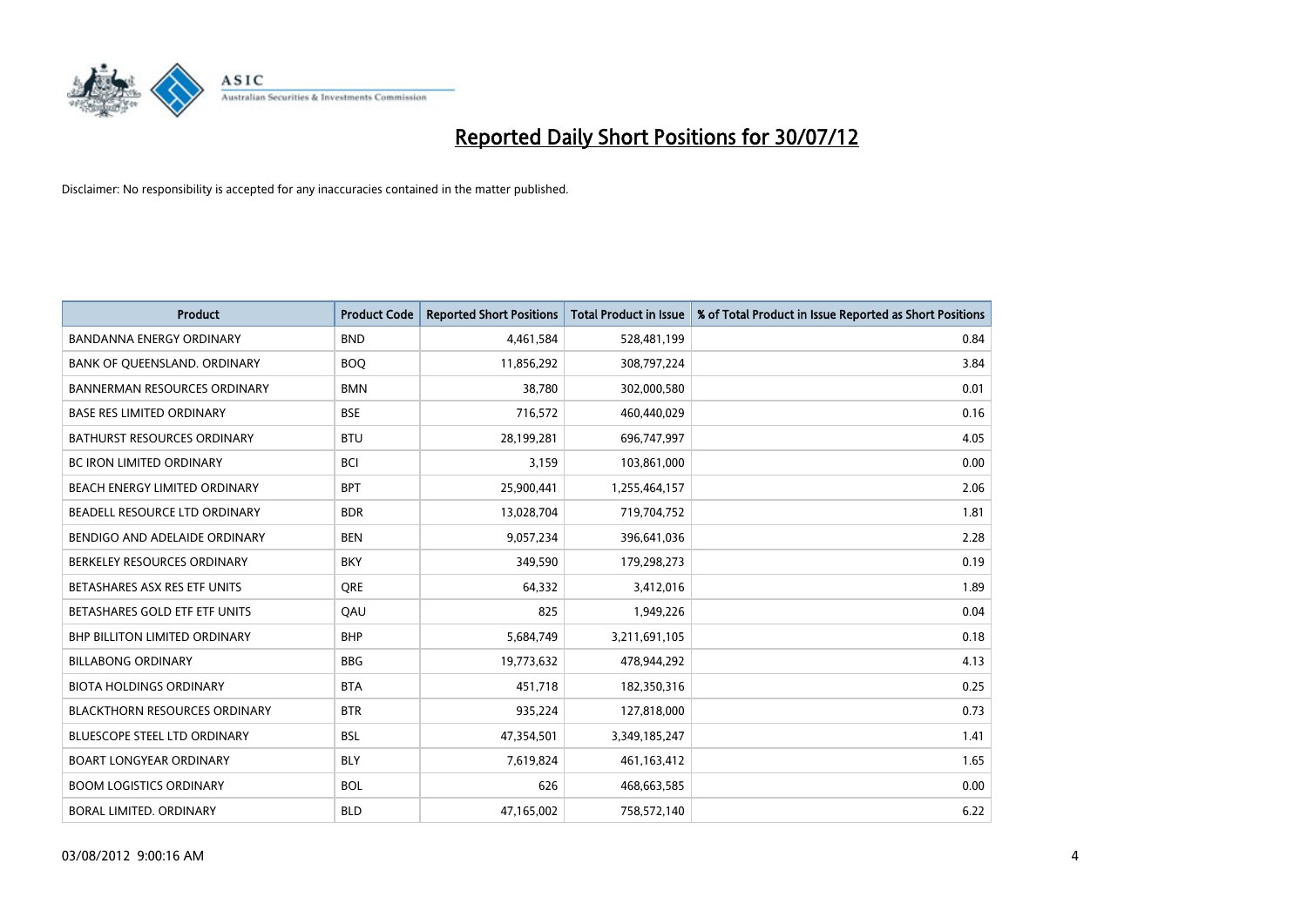

| <b>Product</b>                          | <b>Product Code</b> | <b>Reported Short Positions</b> | <b>Total Product in Issue</b> | % of Total Product in Issue Reported as Short Positions |
|-----------------------------------------|---------------------|---------------------------------|-------------------------------|---------------------------------------------------------|
| <b>BRADKEN LIMITED ORDINARY</b>         | <b>BKN</b>          | 2,648,424                       | 168,629,376                   | 1.57                                                    |
| <b>BRAMBLES LIMITED ORDINARY</b>        | <b>BXB</b>          | 4,512,259                       | 1,555,151,188                 | 0.29                                                    |
| <b>BRICKWORKS LIMITED ORDINARY</b>      | <b>BKW</b>          | 11,374                          | 147,567,333                   | 0.01                                                    |
| BT INVESTMENT MNGMNT ORDINARY           | <b>BTT</b>          | 222,720                         | 267,906,977                   | 0.08                                                    |
| <b>BUCCANEER ENERGY LTD ORDINARY</b>    | <b>BCC</b>          | 3,810,454                       | 1,133,975,491                 | 0.34                                                    |
| <b>BURU ENERGY ORDINARY</b>             | <b>BRU</b>          | 11,386,855                      | 251,007,144                   | 4.54                                                    |
| <b>BWP TRUST ORDINARY UNITS</b>         | <b>BWP</b>          | 1,335,302                       | 525,255,093                   | 0.25                                                    |
| CABCHARGE AUSTRALIA ORDINARY            | CAB                 | 4,593,493                       | 120,430,683                   | 3.81                                                    |
| CALTEX AUSTRALIA ORDINARY               | <b>CTX</b>          | 5,229,959                       | 270,000,000                   | 1.94                                                    |
| <b>CAMPBELL BROTHERS ORDINARY</b>       | <b>CPB</b>          | 1,282,597                       | 68,104,044                    | 1.88                                                    |
| CAPE LAMBERT RES LTD ORDINARY           | <b>CFE</b>          | 358,611                         | 689,108,792                   | 0.05                                                    |
| CARABELLA RES LTD ORDINARY              | <b>CLR</b>          | 417,544                         | 133,642,797                   | 0.31                                                    |
| <b>CARBON ENERGY ORDINARY</b>           | <b>CNX</b>          | 48,071                          | 773,999,771                   | 0.01                                                    |
| <b>CARDNO LIMITED ORDINARY</b>          | CDD                 | 624,661                         | 138,506,406                   | 0.45                                                    |
| CARNARVON PETROLEUM ORDINARY            | <b>CVN</b>          | 55,472                          | 694,644,634                   | 0.01                                                    |
| CARSALES.COM LTD ORDINARY               | <b>CRZ</b>          | 24,089,682                      | 233,689,223                   | 10.31                                                   |
| CENTRO RETAIL AUST ORD/UNIT STAPLED SEC | <b>CRF</b>          | 31,007,602                      | 1,340,723,189                 | 2.31                                                    |
| <b>CERAMIC FUEL CELLS ORDINARY</b>      | <b>CFU</b>          | 9,692                           | 1,366,298,863                 | 0.00                                                    |
| CFS RETAIL TRUST GRP STAPLED SECURITIES | <b>CFX</b>          | 45,355,773                      | 2,828,961,617                 | 1.60                                                    |
| CGA MINING LIMITED ORDINARY             | <b>CGX</b>          | 113,049                         | 337,775,726                   | 0.03                                                    |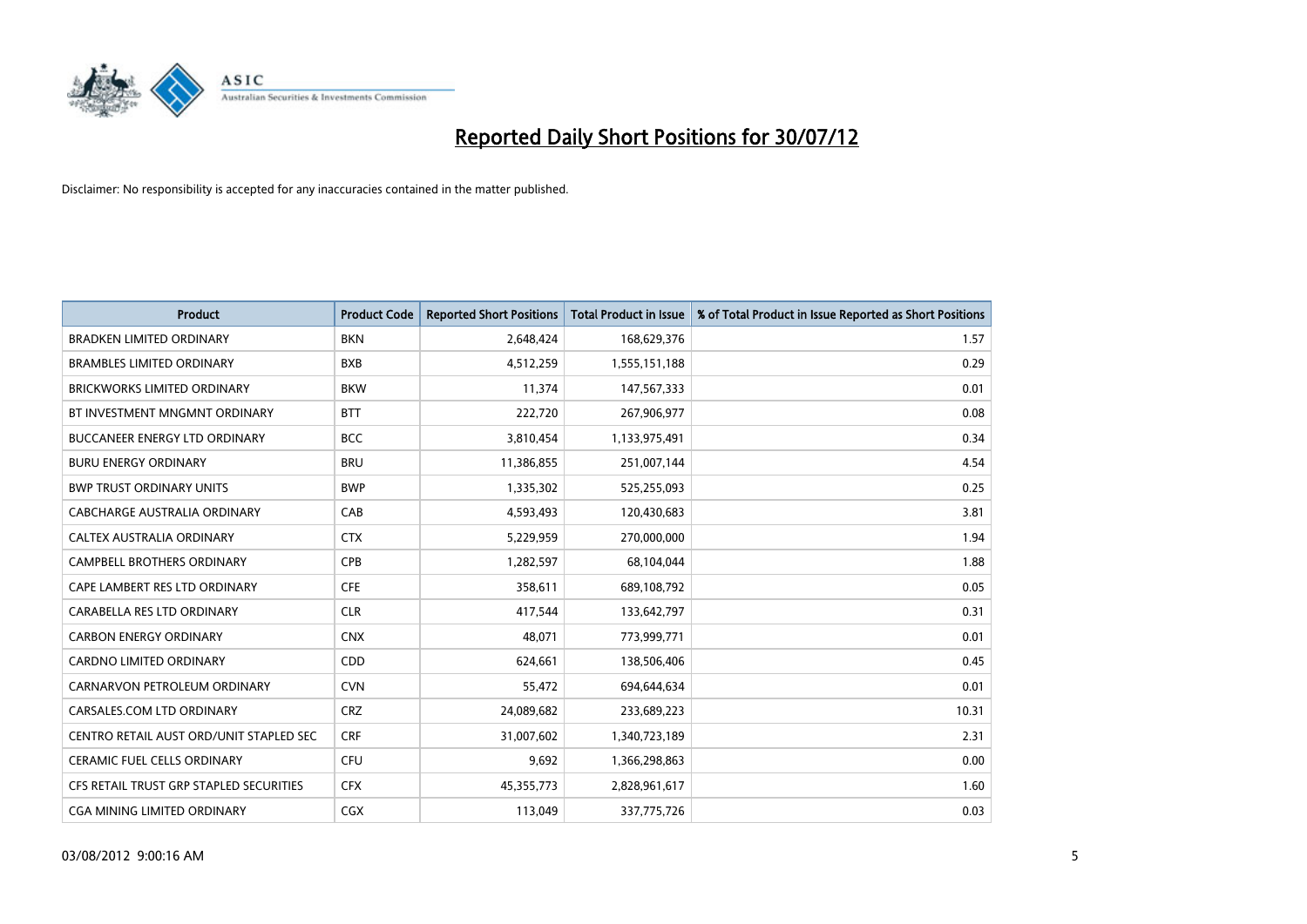

| <b>Product</b>                          | <b>Product Code</b> | <b>Reported Short Positions</b> | <b>Total Product in Issue</b> | % of Total Product in Issue Reported as Short Positions |
|-----------------------------------------|---------------------|---------------------------------|-------------------------------|---------------------------------------------------------|
| CHALLENGER DIV.PRO. STAPLED UNITS       | <b>CDI</b>          | 566,356                         | 858,653,199                   | 0.07                                                    |
| CHALLENGER INFRAST. STAPLED UNITS       | <b>CIF</b>          | 464,132                         | 316,223,785                   | 0.15                                                    |
| <b>CHALLENGER LIMITED ORDINARY</b>      | <b>CGF</b>          | 12,606,873                      | 544,652,710                   | 2.31                                                    |
| CHARTER HALL GROUP STAPLED US PROHIBIT. | <b>CHC</b>          | 369,069                         | 298,839,688                   | 0.12                                                    |
| <b>CHARTER HALL RETAIL UNITS</b>        | <b>COR</b>          | 732,115                         | 299,628,571                   | 0.24                                                    |
| <b>CHORUS LIMITED ORDINARY</b>          | <b>CNU</b>          | 1,016,263                       | 385,082,123                   | 0.26                                                    |
| CITIGOLD CORP LTD ORDINARY              | <b>CTO</b>          | 1,355,317                       | 1,238,622,051                 | 0.11                                                    |
| <b>CLOUGH LIMITED ORDINARY</b>          | <b>CLO</b>          | 124,235                         | 773,787,656                   | 0.02                                                    |
| <b>CNPR GRP UNITS/ORD STAPLED</b>       | <b>CNP</b>          | 2,537                           | 972,414,514                   | 0.00                                                    |
| COAL OF AFRICA LTD ORDINARY             | <b>CZA</b>          | 339,080                         | 685,472,236                   | 0.05                                                    |
| COALSPUR MINES LTD ORDINARY             | <b>CPL</b>          | 12,059,004                      | 620,729,899                   | 1.94                                                    |
| <b>COBAR CONSOLIDATED ORDINARY</b>      | CCU                 | 261,733                         | 210,101,187                   | 0.12                                                    |
| COCA-COLA AMATIL ORDINARY               | <b>CCL</b>          | 7,108,698                       | 761,319,007                   | 0.93                                                    |
| <b>COCHLEAR LIMITED ORDINARY</b>        | <b>COH</b>          | 5,795,168                       | 56,929,432                    | 10.18                                                   |
| <b>COCKATOO COAL ORDINARY</b>           | <b>COK</b>          | 16,274,205                      | 1,016,746,908                 | 1.60                                                    |
| COFFEY INTERNATIONAL ORDINARY           | <b>COF</b>          | 159,653                         | 255,833,165                   | 0.06                                                    |
| <b>COKAL LTD ORDINARY</b>               | <b>CKA</b>          | 71,741                          | 411,046,892                   | 0.02                                                    |
| <b>COLLINS FOODS LTD ORDINARY</b>       | <b>CKF</b>          | 23,670                          | 93,000,003                    | 0.03                                                    |
| COMMONWEALTH BANK, ORDINARY             | <b>CBA</b>          | 31,647,076                      | 1,592,154,780                 | 1.99                                                    |
| <b>COMMONWEALTH PROP ORDINARY UNITS</b> | <b>CPA</b>          | 25,912,286                      | 2,347,003,413                 | 1.10                                                    |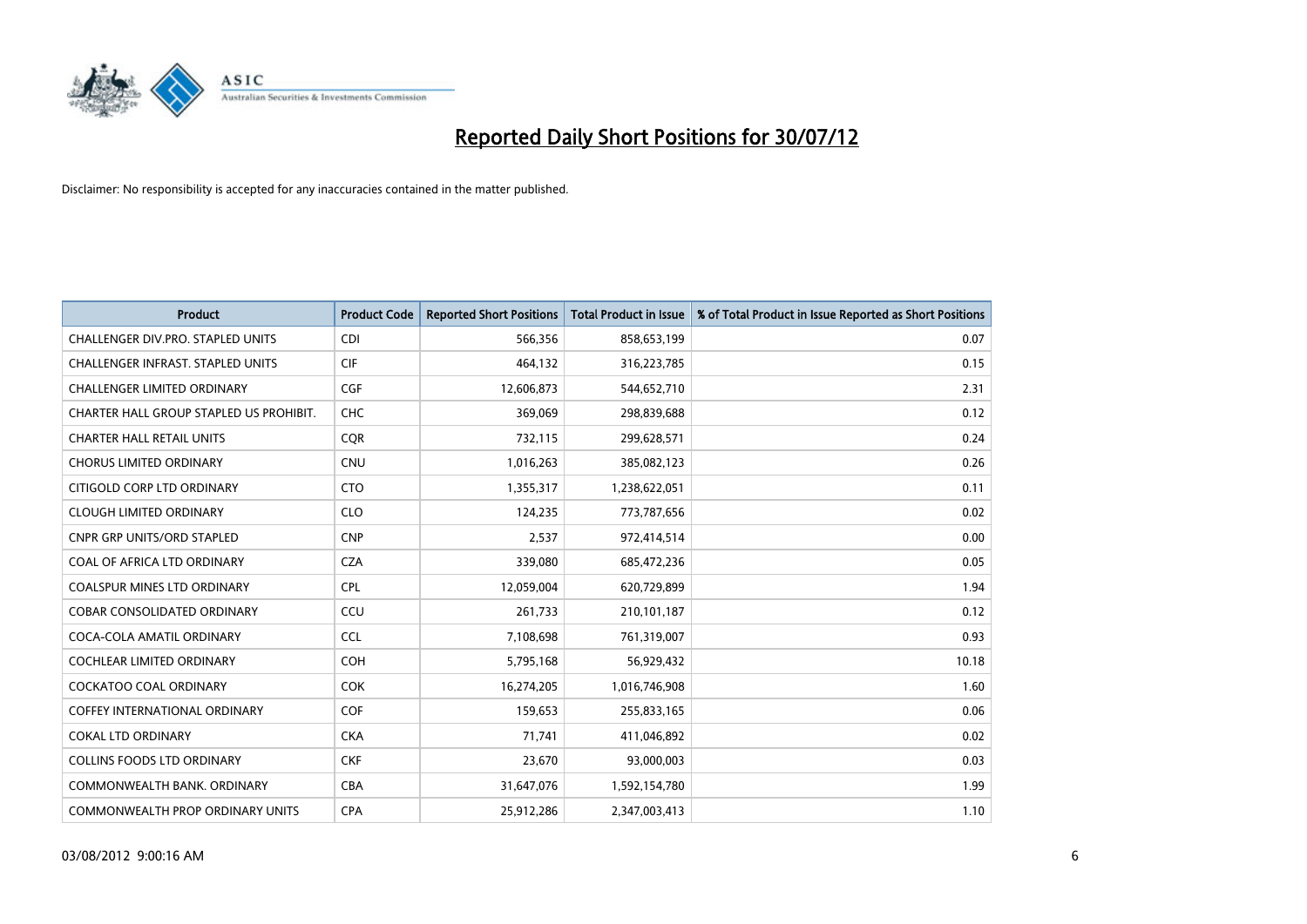

| <b>Product</b>                          | <b>Product Code</b> | <b>Reported Short Positions</b> | <b>Total Product in Issue</b> | % of Total Product in Issue Reported as Short Positions |
|-----------------------------------------|---------------------|---------------------------------|-------------------------------|---------------------------------------------------------|
| <b>COMPASS RESOURCES ORDINARY</b>       | <b>CMR</b>          | 7,472                           | 1,403,744,100                 | 0.00                                                    |
| COMPUTERSHARE LTD ORDINARY              | <b>CPU</b>          | 3,947,703                       | 555,664,059                   | 0.71                                                    |
| CONSOLIDATED MEDIA, ORDINARY            | <b>CMI</b>          | 1,213,584                       | 561,834,996                   | 0.22                                                    |
| CONTINENTAL COAL LTD ORDINARY           | CCC                 | 983                             | 439,855,399                   | 0.00                                                    |
| <b>COOPER ENERGY LTD ORDINARY</b>       | <b>COE</b>          | 32,462                          | 327,329,050                   | 0.01                                                    |
| <b>CREDIT CORP GROUP ORDINARY</b>       | <b>CCP</b>          | 33,502                          | 45,571,114                    | 0.07                                                    |
| <b>CROMWELL PROP STAPLED SECURITIES</b> | <b>CMW</b>          | 4,029                           | 1,169,688,943                 | 0.00                                                    |
| <b>CROWN LIMITED ORDINARY</b>           | <b>CWN</b>          | 3,740,116                       | 728,394,185                   | 0.51                                                    |
| <b>CRUSADER RESOURCES ORDINARY</b>      | CAS                 | 150,000                         | 110,146,040                   | 0.14                                                    |
| <b>CSG LIMITED ORDINARY</b>             | <b>CSV</b>          | 511,445                         | 282,567,499                   | 0.18                                                    |
| <b>CSL LIMITED ORDINARY</b>             | <b>CSL</b>          | 4,635,491                       | 506,612,513                   | 0.91                                                    |
| <b>CSR LIMITED ORDINARY</b>             | <b>CSR</b>          | 48,424,450                      | 506,000,315                   | 9.57                                                    |
| <b>CUDECO LIMITED ORDINARY</b>          | CDU                 | 5,284,663                       | 189, 185, 878                 | 2.79                                                    |
| DART ENERGY LTD ORDINARY                | <b>DTE</b>          | 17,243,984                      | 769,240,406                   | 2.24                                                    |
| DAVID JONES LIMITED ORDINARY            | <b>DIS</b>          | 46,063,589                      | 528,655,600                   | 8.71                                                    |
| DECMIL GROUP LIMITED ORDINARY           | <b>DCG</b>          | 323,454                         | 167, 117, 757                 | 0.19                                                    |
| DEEP YELLOW LIMITED ORDINARY            | <b>DYL</b>          | 565,000                         | 1,129,577,503                 | 0.05                                                    |
| DEXUS PROPERTY GROUP STAPLED UNITS      | <b>DXS</b>          | 15,196,956                      | 4,839,024,176                 | 0.31                                                    |
| DISCOVERY METALS LTD ORDINARY           | <b>DML</b>          | 23,471,860                      | 442,128,231                   | 5.31                                                    |
| DOMINO PIZZA ENTERPR ORDINARY           | <b>DMP</b>          | 595,382                         | 69,899,674                    | 0.85                                                    |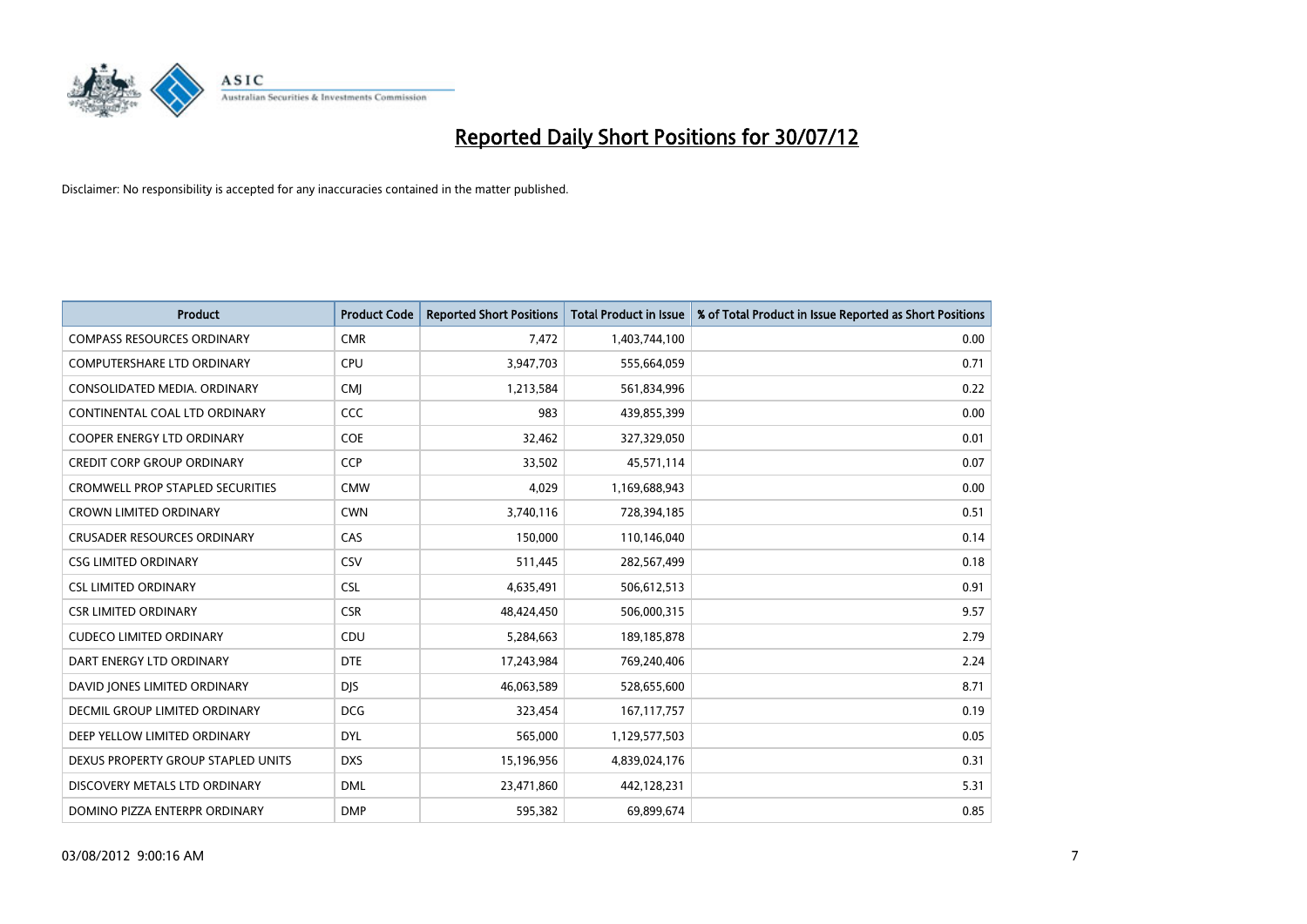

| <b>Product</b>                       | <b>Product Code</b> | <b>Reported Short Positions</b> | <b>Total Product in Issue</b> | % of Total Product in Issue Reported as Short Positions |
|--------------------------------------|---------------------|---------------------------------|-------------------------------|---------------------------------------------------------|
| DORAY MINERALS LTD ORDINARY          | <b>DRM</b>          | 56,282                          | 81,626,525                    | 0.07                                                    |
| DOWNER EDI LIMITED ORDINARY          | <b>DOW</b>          | 8,724,175                       | 429,100,296                   | 2.03                                                    |
| DRILLSEARCH ENERGY ORDINARY          | <b>DLS</b>          | 9,146,502                       | 337,449,196                   | 2.71                                                    |
| DUET GROUP STAPLED US PROHIBIT.      | <b>DUE</b>          | 4,712,544                       | 1,109,831,386                 | 0.42                                                    |
| DULUXGROUP LIMITED ORDINARY          | <b>DLX</b>          | 10,294,991                      | 368,984,902                   | 2.79                                                    |
| <b>DWS LTD ORDINARY</b>              | <b>DWS</b>          | 4,050                           | 132,362,763                   | 0.00                                                    |
| ECHO ENTERTAINMENT ORDINARY          | <b>EGP</b>          | 22,760,604                      | 825,672,730                   | 2.76                                                    |
| ELDERS LIMITED ORDINARY              | <b>ELD</b>          | 18,131,287                      | 448,598,480                   | 4.04                                                    |
| ELDORADO GOLD CORP CDI 1:1           | EAU                 | 18,845                          | 4,815,508                     | 0.39                                                    |
| ELEMENTAL MINERALS ORDINARY          | <b>ELM</b>          | 365,876                         | 243,614,280                   | 0.15                                                    |
| ELEMENTOS LIMITED ORDINARY           | <b>ELT</b>          | 16                              | 82,383,526                    | 0.00                                                    |
| <b>EMECO HOLDINGS ORDINARY</b>       | <b>EHL</b>          | 7,483,638                       | 631,237,586                   | 1.19                                                    |
| <b>ENDEAVOUR MIN CORP CDI 1:1</b>    | <b>EVR</b>          | 3,687                           | 117,438,458                   | 0.00                                                    |
| <b>ENERGY RESOURCES ORDINARY 'A'</b> | <b>ERA</b>          | 9,491,238                       | 517,725,062                   | 1.83                                                    |
| <b>ENERGY WORLD CORPOR, ORDINARY</b> | <b>EWC</b>          | 18,534,294                      | 1,734,166,672                 | 1.07                                                    |
| ENVESTRA LIMITED ORDINARY            | <b>ENV</b>          | 15,879,735                      | 1,572,392,111                 | 1.01                                                    |
| EQUATORIAL RES LTD ORDINARY          | <b>EQX</b>          | 102,176                         | 117,235,353                   | 0.09                                                    |
| EUREKA ENERGY LTD ORDINARY           | <b>EKA</b>          | 386,000                         | 237,764,050                   | 0.16                                                    |
| EVOLUTION MINING LTD ORDINARY        | <b>EVN</b>          | 2,016,267                       | 707,105,713                   | 0.29                                                    |
| EXCO RESOURCES LTD ORDINARY          | <b>EXS</b>          | 60                              | 356,044,187                   | 0.00                                                    |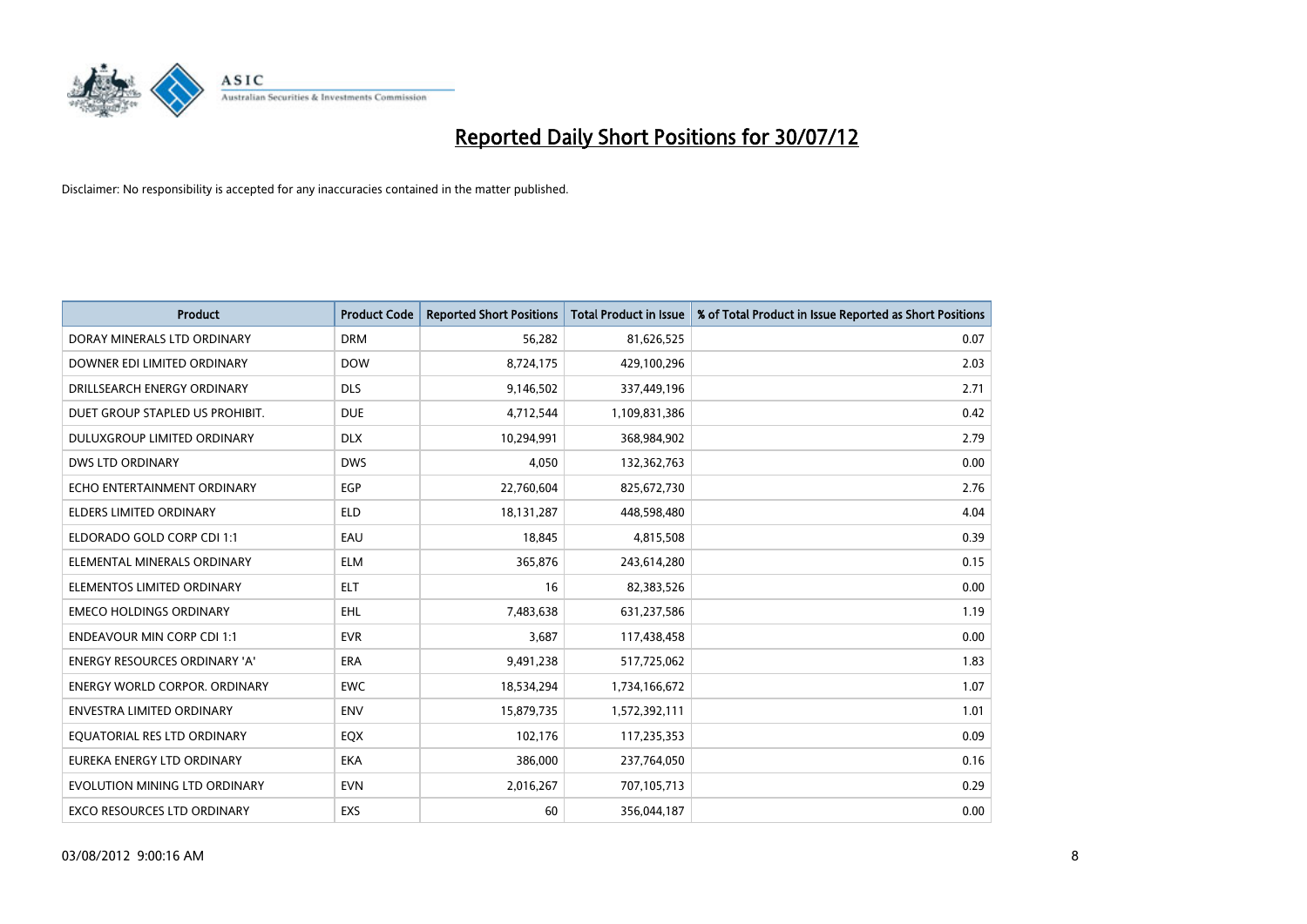

| <b>Product</b>                               | <b>Product Code</b> | <b>Reported Short Positions</b> | <b>Total Product in Issue</b> | % of Total Product in Issue Reported as Short Positions |
|----------------------------------------------|---------------------|---------------------------------|-------------------------------|---------------------------------------------------------|
| FAIRFAX MEDIA LTD ORDINARY                   | <b>FXI</b>          | 281,771,767                     | 2,351,955,725                 | 11.98                                                   |
| FAR LTD ORDINARY                             | <b>FAR</b>          | 21,423,692                      | 2,499,846,742                 | 0.86                                                    |
| <b>FKP PROPERTY GROUP STAPLED SECURITIES</b> | <b>FKP</b>          | 42,556,542                      | 1,212,083,417                 | 3.51                                                    |
| FLEETWOOD CORP ORDINARY                      | <b>FWD</b>          | 223,152                         | 59,217,993                    | 0.38                                                    |
| FLETCHER BUILDING ORDINARY                   | <b>FBU</b>          | 10,405,180                      | 682,866,936                   | 1.52                                                    |
| FLEXIGROUP LIMITED ORDINARY                  | <b>FXL</b>          | 763,850                         | 282,113,791                   | 0.27                                                    |
| <b>FLIGHT CENTRE ORDINARY</b>                | <b>FLT</b>          | 13,560,609                      | 100,047,288                   | 13.55                                                   |
| FLINDERS MINES LTD ORDINARY                  | <b>FMS</b>          | 1,905,441                       | 1,821,300,404                 | 0.10                                                    |
| FOCUS MINERALS LTD ORDINARY                  | <b>FML</b>          | 19,054                          | 4,320,773,701                 | 0.00                                                    |
| <b>FORGE GROUP LIMITED ORDINARY</b>          | FGE                 | 363,039                         | 86,169,014                    | 0.42                                                    |
| <b>FORTESCUE METALS GRP ORDINARY</b>         | <b>FMG</b>          | 182,205,882                     | 3,113,798,659                 | 5.85                                                    |
| <b>G.U.D. HOLDINGS ORDINARY</b>              | GUD                 | 1,130,627                       | 70,803,455                    | 1.60                                                    |
| <b>GALAXY RESOURCES ORDINARY</b>             | GXY                 | 5,855,831                       | 506,359,381                   | 1.16                                                    |
| <b>GENETIC TECHNOLOGIES ORDINARY</b>         | GTG                 | 473,400                         | 464,771,819                   | 0.10                                                    |
| <b>GEODYNAMICS LIMITED ORDINARY</b>          | GDY                 | 850                             | 406,452,608                   | 0.00                                                    |
| <b>GINDALBIE METALS LTD ORDINARY</b>         | GBG                 | 52,800,349                      | 1,247,487,454                 | 4.23                                                    |
| <b>GOODMAN FIELDER, ORDINARY</b>             | <b>GFF</b>          | 42,245,976                      | 1,955,559,207                 | 2.16                                                    |
| <b>GOODMAN GROUP STAPLED US PROHIBIT.</b>    | <b>GMG</b>          | 11,710,523                      | 1,605,107,475                 | 0.73                                                    |
| <b>GPT GROUP STAPLED SEC.</b>                | <b>GPT</b>          | 6,406,500                       | 1,766,785,075                 | 0.36                                                    |
| <b>GRAINCORP LIMITED A CLASS ORDINARY</b>    | <b>GNC</b>          | 1,323,184                       | 198,318,900                   | 0.67                                                    |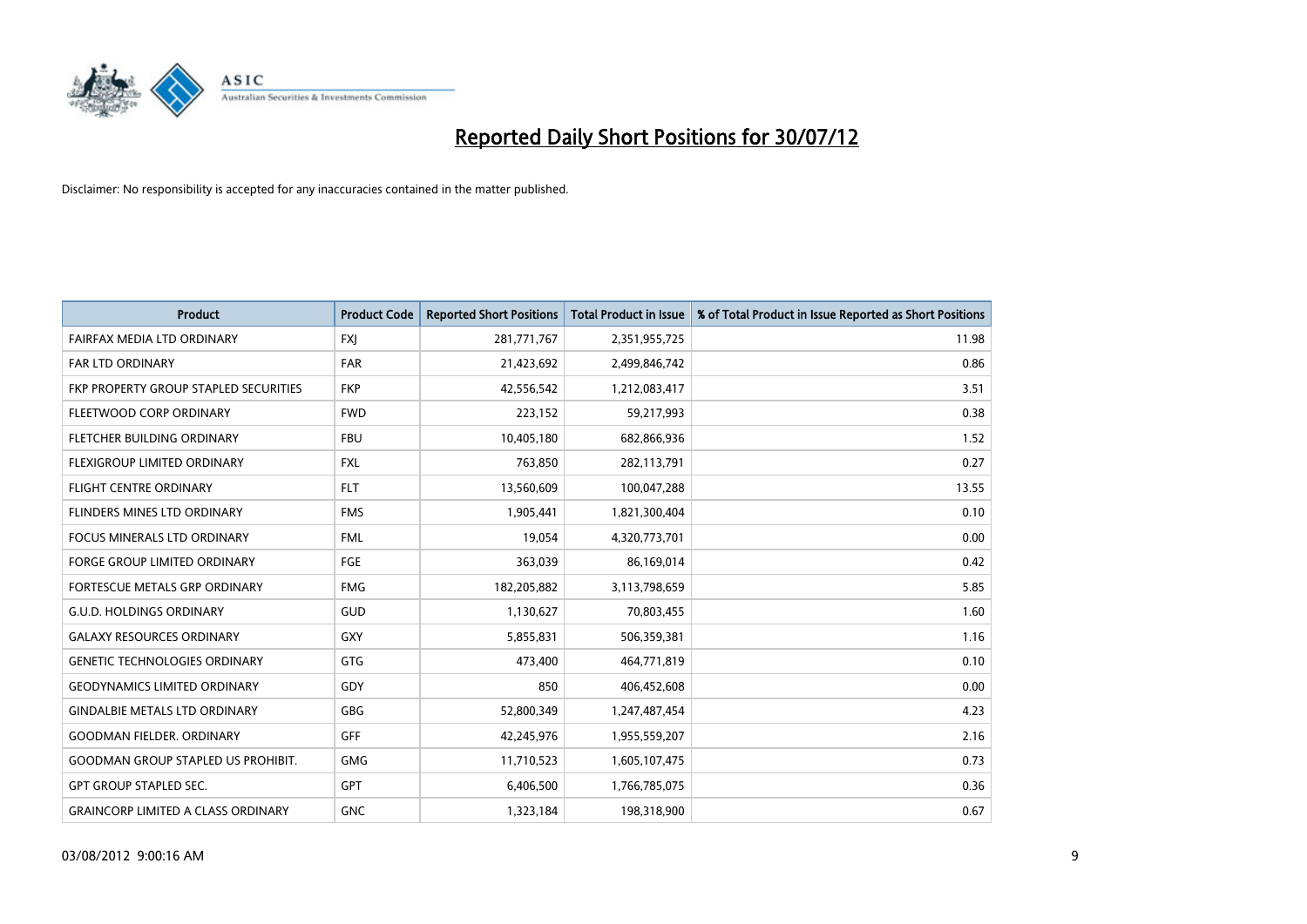

| <b>Product</b>                        | <b>Product Code</b> | <b>Reported Short Positions</b> | <b>Total Product in Issue</b> | % of Total Product in Issue Reported as Short Positions |
|---------------------------------------|---------------------|---------------------------------|-------------------------------|---------------------------------------------------------|
| <b>GRANGE RESOURCES, ORDINARY</b>     | <b>GRR</b>          | 2,419,074                       | 1,155,487,102                 | 0.21                                                    |
| <b>GREENLAND MIN EN LTD ORDINARY</b>  | GGG                 | 3,645,478                       | 416,390,488                   | 0.88                                                    |
| <b>GRYPHON MINERALS LTD ORDINARY</b>  | GRY                 | 17,936,282                      | 348,264,983                   | 5.15                                                    |
| <b>GUILDFORD COAL LTD ORDINARY</b>    | <b>GUF</b>          | 2,018,752                       | 476,867,530                   | 0.42                                                    |
| <b>GUIARAT NRE COAL LTD ORDINARY</b>  | <b>GNM</b>          | 663,000                         | 1,093,137,858                 | 0.06                                                    |
| <b>GUNNS LIMITED ORDINARY</b>         | <b>GNS</b>          | 55,081,063                      | 848,401,559                   | 6.49                                                    |
| <b>GWA GROUP LTD ORDINARY</b>         | <b>GWA</b>          | 16,443,538                      | 302,005,514                   | 5.44                                                    |
| HARVEY NORMAN ORDINARY                | <b>HVN</b>          | 103,228,175                     | 1,062,316,784                 | 9.72                                                    |
| HASTIE GROUP LIMITED ORDINARY         | <b>HST</b>          | 210,891                         | 137,353,504                   | 0.15                                                    |
| HASTINGS DIVERSIFIED STAPLED SECURITY | <b>HDF</b>          | 1,016,523                       | 530,001,072                   | 0.19                                                    |
| <b>HENDERSON GROUP CDI 1:1</b>        | <b>HGG</b>          | 6,069,528                       | 707,807,610                   | 0.86                                                    |
| HFA HOLDINGS LIMITED ORDINARY         | <b>HFA</b>          | 3,809                           | 117,332,831                   | 0.00                                                    |
| HILLGROVE RES LTD ORDINARY            | <b>HGO</b>          | 6,265,399                       | 912,901,046                   | 0.69                                                    |
| HILLS HOLDINGS LTD ORDINARY           | <b>HIL</b>          | 2,957,052                       | 246,500,444                   | 1.20                                                    |
| HORIZON OIL LIMITED ORDINARY          | <b>HZN</b>          | 26,588,641                      | 1,130,811,515                 | 2.35                                                    |
| <b>ICON ENERGY LIMITED ORDINARY</b>   | <b>ICN</b>          | 72                              | 469,301,394                   | 0.00                                                    |
| <b>IINET LIMITED ORDINARY</b>         | <b>IIN</b>          | 56,553                          | 160,968,847                   | 0.04                                                    |
| ILUKA RESOURCES ORDINARY              | ILU                 | 38,877,536                      | 418,700,517                   | 9.29                                                    |
| <b>IMDEX LIMITED ORDINARY</b>         | <b>IMD</b>          | 590,148                         | 208,235,426                   | 0.28                                                    |
| IMF (AUSTRALIA) LTD ORDINARY          | <b>IMF</b>          | 6,054                           | 123,828,193                   | 0.00                                                    |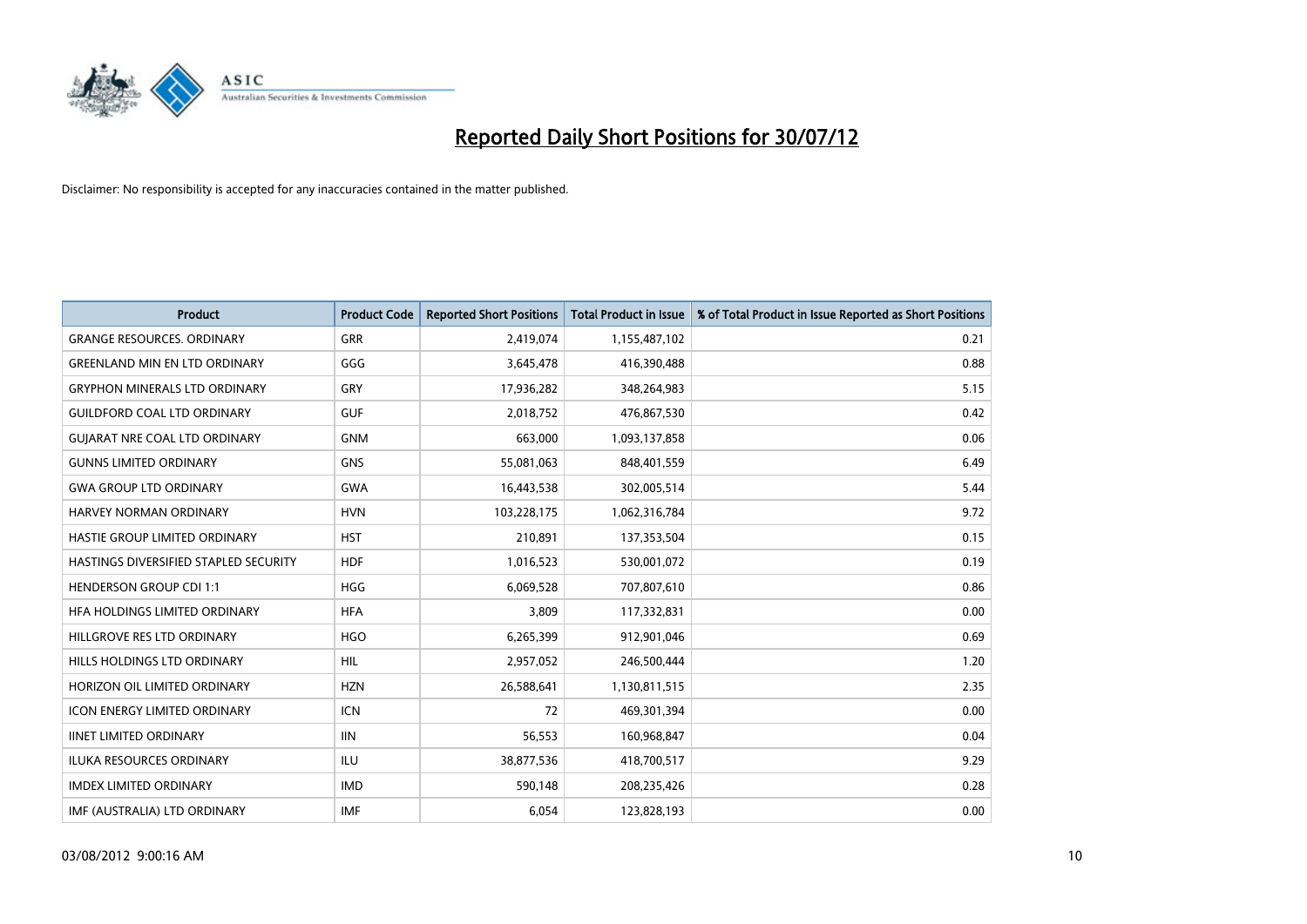

| <b>Product</b>                            | <b>Product Code</b> | <b>Reported Short Positions</b> | <b>Total Product in Issue</b> | % of Total Product in Issue Reported as Short Positions |
|-------------------------------------------|---------------------|---------------------------------|-------------------------------|---------------------------------------------------------|
| <b>INCITEC PIVOT ORDINARY</b>             | IPL                 | 3,234,642                       | 1,628,730,107                 | 0.20                                                    |
| <b>INDEPENDENCE GROUP ORDINARY</b>        | <b>IGO</b>          | 11,941,036                      | 232,882,535                   | 5.13                                                    |
| <b>INDOPHIL RESOURCES ORDINARY</b>        | <b>IRN</b>          | 731,004                         | 1,203,146,194                 | 0.06                                                    |
| INDUSTREA LIMITED ORDINARY                | IDL                 | 487,729                         | 370,268,218                   | 0.13                                                    |
| <b>INFIGEN ENERGY STAPLED SECURITIES</b>  | <b>IFN</b>          | 4,876,234                       | 762,265,972                   | 0.64                                                    |
| <b>INSURANCE AUSTRALIA ORDINARY</b>       | IAG                 | 6,183,527                       | 2,079,034,021                 | 0.30                                                    |
| <b>INTEGRA MINING LTD, ORDINARY</b>       | <b>IGR</b>          | 7,150,592                       | 934,440,899                   | 0.77                                                    |
| <b>INTREPID MINES ORDINARY</b>            | <b>IAU</b>          | 10,897,993                      | 525,920,331                   | 2.07                                                    |
| INVESTA OFFICE FUND STAPLED SECURITIES    | <b>IOF</b>          | 3,099,201                       | 614,047,458                   | 0.50                                                    |
| <b>INVOCARE LIMITED ORDINARY</b>          | IVC                 | 3,701,890                       | 110,030,298                   | 3.36                                                    |
| ION LIMITED ORDINARY                      | <b>ION</b>          | 164,453                         | 256,365,105                   | 0.06                                                    |
| <b>IOOF HOLDINGS LTD ORDINARY</b>         | IFL                 | 1,595,250                       | 229,794,395                   | 0.69                                                    |
| <b>IPROPERTY GROUP LTD ORDINARY</b>       | <b>IPP</b>          | 400,000                         | 179,879,862                   | 0.22                                                    |
| <b>IRESS LIMITED ORDINARY</b>             | <b>IRE</b>          | 3,779,867                       | 128,428,871                   | 2.94                                                    |
| <b>IRON ORE HOLDINGS ORDINARY</b>         | <b>IOH</b>          | 57,189                          | 161,330,094                   | 0.04                                                    |
| ISHARES FTSE CHINA25 CDI 1:1              | <b>IZZ</b>          | 15,065                          | 128,250,000                   | 0.01                                                    |
| ISHARES MSCI AUS 200 ISHARES MSCI AUS 200 | <b>IOZ</b>          | 61,652                          | 5,253,191                     | 1.17                                                    |
| <b>ISHARES MSCI TAIWAN CDI 1:1</b>        | <b>ITW</b>          | 67,348                          | 184,400,000                   | 0.04                                                    |
| ISHARES S&P HIGH DIV ISHARES S&P HIGH DIV | <b>IHD</b>          | 8,521                           | 4,303,291                     | 0.20                                                    |
| <b>IVANHOE AUSTRALIA ORDINARY</b>         | <b>IVA</b>          | 4,153,561                       | 554,687,635                   | 0.75                                                    |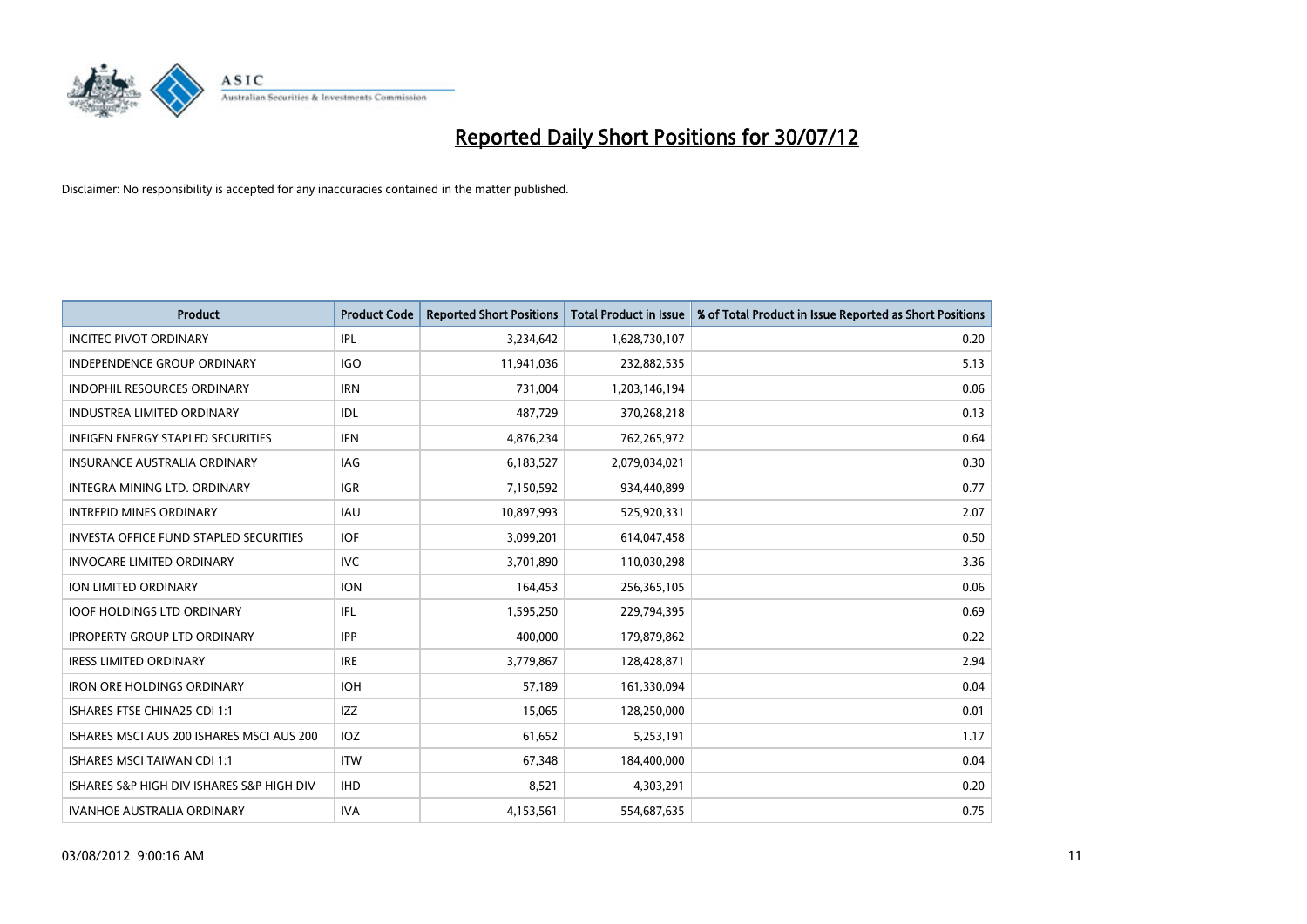

| <b>Product</b>                                  | <b>Product Code</b> | <b>Reported Short Positions</b> | <b>Total Product in Issue</b> | % of Total Product in Issue Reported as Short Positions |
|-------------------------------------------------|---------------------|---------------------------------|-------------------------------|---------------------------------------------------------|
| <b>JAMES HARDIE INDUST CHESS DEPOSITARY INT</b> | <b>IHX</b>          | 10,634,266                      | 437,938,350                   | 2.43                                                    |
| <b>IB HI-FI LIMITED ORDINARY</b>                | <b>IBH</b>          | 21,030,753                      | 98,850,643                    | 21.28                                                   |
| <b>JUPITER MINES ORDINARY</b>                   | <b>IMS</b>          | 158                             | 1,806,834,044                 | 0.00                                                    |
| <b>KAGARA LTD ORDINARY</b>                      | <b>KZL</b>          | 3,516,325                       | 798,953,117                   | 0.44                                                    |
| KANGAROO RES LTD ORDINARY                       | <b>KRL</b>          | 605                             | 3,434,430,012                 | 0.00                                                    |
| KAROON GAS AUSTRALIA ORDINARY                   | <b>KAR</b>          | 848,012                         | 221,420,769                   | 0.38                                                    |
| KATHMANDU HOLD LTD ORDINARY                     | <b>KMD</b>          | 1,755,994                       | 200,000,000                   | 0.88                                                    |
| <b>KBL MINING LIMITED ORDINARY</b>              | <b>KBL</b>          | 1,820                           | 283,921,456                   | 0.00                                                    |
| <b>KENTOR GOLD LIMITED ORDINARY</b>             | KGL                 | 290                             | 116,209,874                   | 0.00                                                    |
| KINGSGATE CONSOLID. ORDINARY                    | <b>KCN</b>          | 6,240,574                       | 151,263,789                   | 4.13                                                    |
| KINGSROSE MINING LTD ORDINARY                   | <b>KRM</b>          | 90,645                          | 289,210,845                   | 0.03                                                    |
| LEIGHTON HOLDINGS ORDINARY                      | LEI                 | 11,727,087                      | 337,087,596                   | 3.48                                                    |
| LEND LEASE GROUP UNIT/ORD STAPLED               | LLC                 | 8,219,998                       | 572,789,827                   | 1.44                                                    |
| LINC ENERGY LTD ORDINARY                        | <b>LNC</b>          | 44,210,817                      | 504,487,631                   | 8.76                                                    |
| LIQUEFIED NATURAL ORDINARY                      | <b>LNG</b>          | 272,800                         | 267,699,015                   | 0.10                                                    |
| <b>LYNAS CORPORATION ORDINARY</b>               | <b>LYC</b>          | 198,560,142                     | 1,715,029,131                 | 11.58                                                   |
| M2 TELECOMMUNICATION ORDINARY                   | <b>MTU</b>          | 1,744,469                       | 156,571,954                   | 1.11                                                    |
| <b>MACA LIMITED ORDINARY</b>                    | <b>MLD</b>          | 916                             | 150,000,000                   | 0.00                                                    |
| <b>MACMAHON HOLDINGS ORDINARY</b>               | <b>MAH</b>          | 5,445,476                       | 741,316,038                   | 0.73                                                    |
| MACO ATLAS ROADS GRP ORDINARY STAPLED           | <b>MQA</b>          | 6,230,619                       | 478,531,436                   | 1.30                                                    |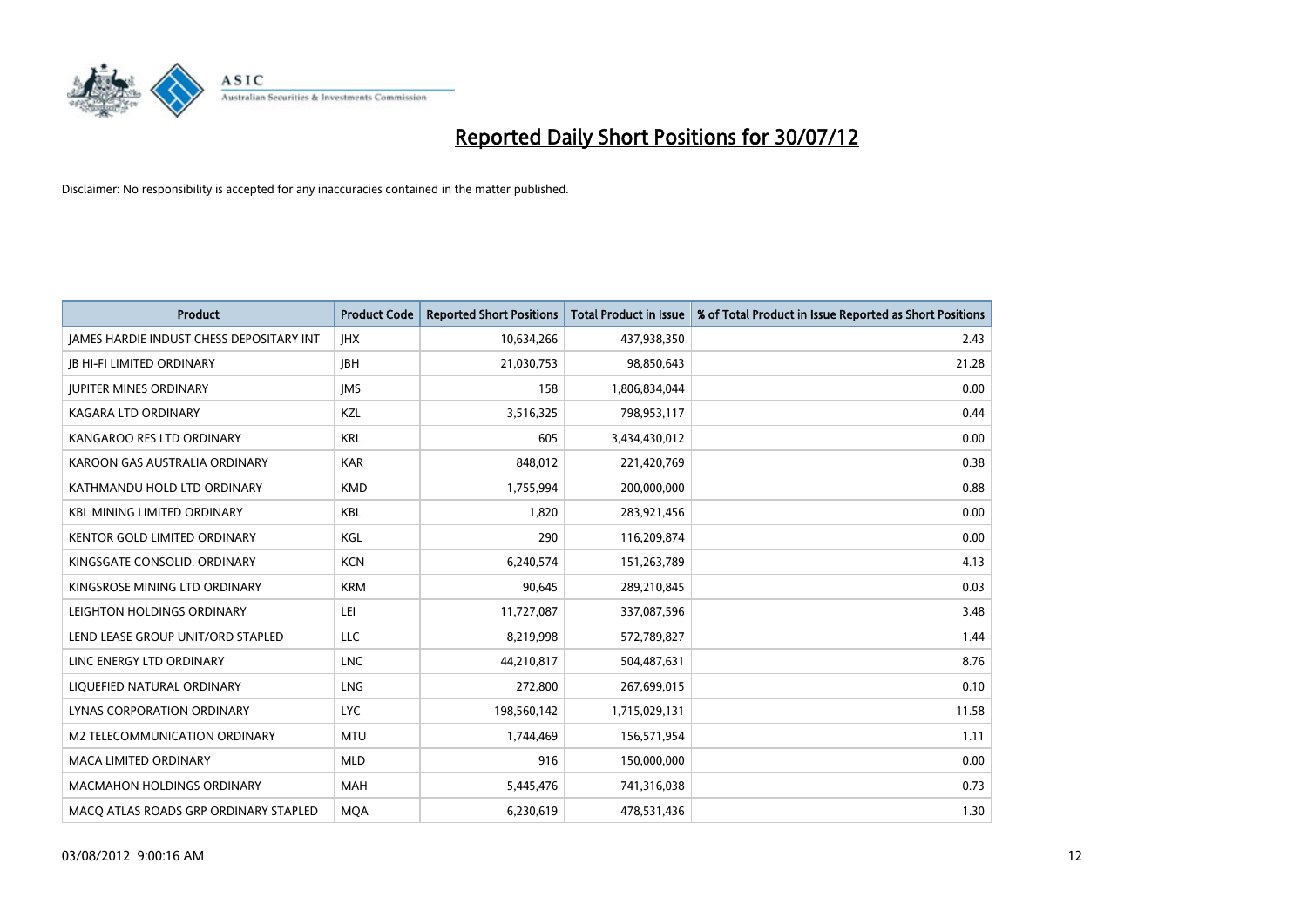

| <b>Product</b>                       | <b>Product Code</b> | <b>Reported Short Positions</b> | <b>Total Product in Issue</b> | % of Total Product in Issue Reported as Short Positions |
|--------------------------------------|---------------------|---------------------------------|-------------------------------|---------------------------------------------------------|
| MACQUARIE GROUP LTD ORDINARY         | <b>MOG</b>          | 6,350,006                       | 345,780,079                   | 1.84                                                    |
| <b>MARENGO MINING ORDINARY</b>       | <b>MGO</b>          | 39,850                          | 1,137,078,446                 | 0.00                                                    |
| <b>MATRIX C &amp; E LTD ORDINARY</b> | <b>MCE</b>          | 877,168                         | 94,555,428                    | 0.93                                                    |
| MAVERICK DRILLING ORDINARY           | <b>MAD</b>          | 980,925                         | 292,104,090                   | 0.34                                                    |
| MCMILLAN SHAKESPEARE ORDINARY        | <b>MMS</b>          | 58,356                          | 74,523,965                    | 0.08                                                    |
| MEDUSA MINING LTD ORDINARY           | <b>MML</b>          | 1,606,251                       | 188,903,911                   | 0.85                                                    |
| MELBOURNE IT LIMITED ORDINARY        | <b>MLB</b>          | 300                             | 81,965,992                    | 0.00                                                    |
| MEO AUSTRALIA LTD ORDINARY           | <b>MEO</b>          | 3,396,481                       | 539,913,260                   | 0.63                                                    |
| <b>MERMAID MARINE ORDINARY</b>       | <b>MRM</b>          | 1,010,834                       | 219,453,350                   | 0.46                                                    |
| MESOBLAST LIMITED ORDINARY           | <b>MSB</b>          | 18,666,313                      | 284,478,361                   | 6.56                                                    |
| METALS X LIMITED ORDINARY            | <b>MLX</b>          | 2,301,873                       | 1,316,663,257                 | 0.17                                                    |
| METCASH LIMITED ORDINARY             | <b>MTS</b>          | 39,178,929                      | 864,203,007                   | 4.53                                                    |
| METGASCO LIMITED ORDINARY            | <b>MEL</b>          | 298,298                         | 337,414,140                   | 0.09                                                    |
| METMINCO LIMITED ORDINARY            | <b>MNC</b>          | 1,192,870                       | 1,749,541,573                 | 0.07                                                    |
| MICLYN EXP OFFSHR ORDINARY           | <b>MIO</b>          | 126,569                         | 278,515,705                   | 0.05                                                    |
| MILTON CORPORATION ORDINARY          | <b>MLT</b>          | 12,800                          | 121,625,655                   | 0.01                                                    |
| MINCOR RESOURCES NL ORDINARY         | <b>MCR</b>          | 1,267,390                       | 188,708,274                   | 0.67                                                    |
| MINERAL DEPOSITS ORDINARY            | <b>MDL</b>          | 421,880                         | 83,538,786                    | 0.51                                                    |
| MINERAL RESOURCES, ORDINARY          | <b>MIN</b>          | 3,200,961                       | 184,856,018                   | 1.73                                                    |
| MIRABELA NICKEL LTD ORDINARY         | <b>MBN</b>          | 11,576,178                      | 876,571,645                   | 1.32                                                    |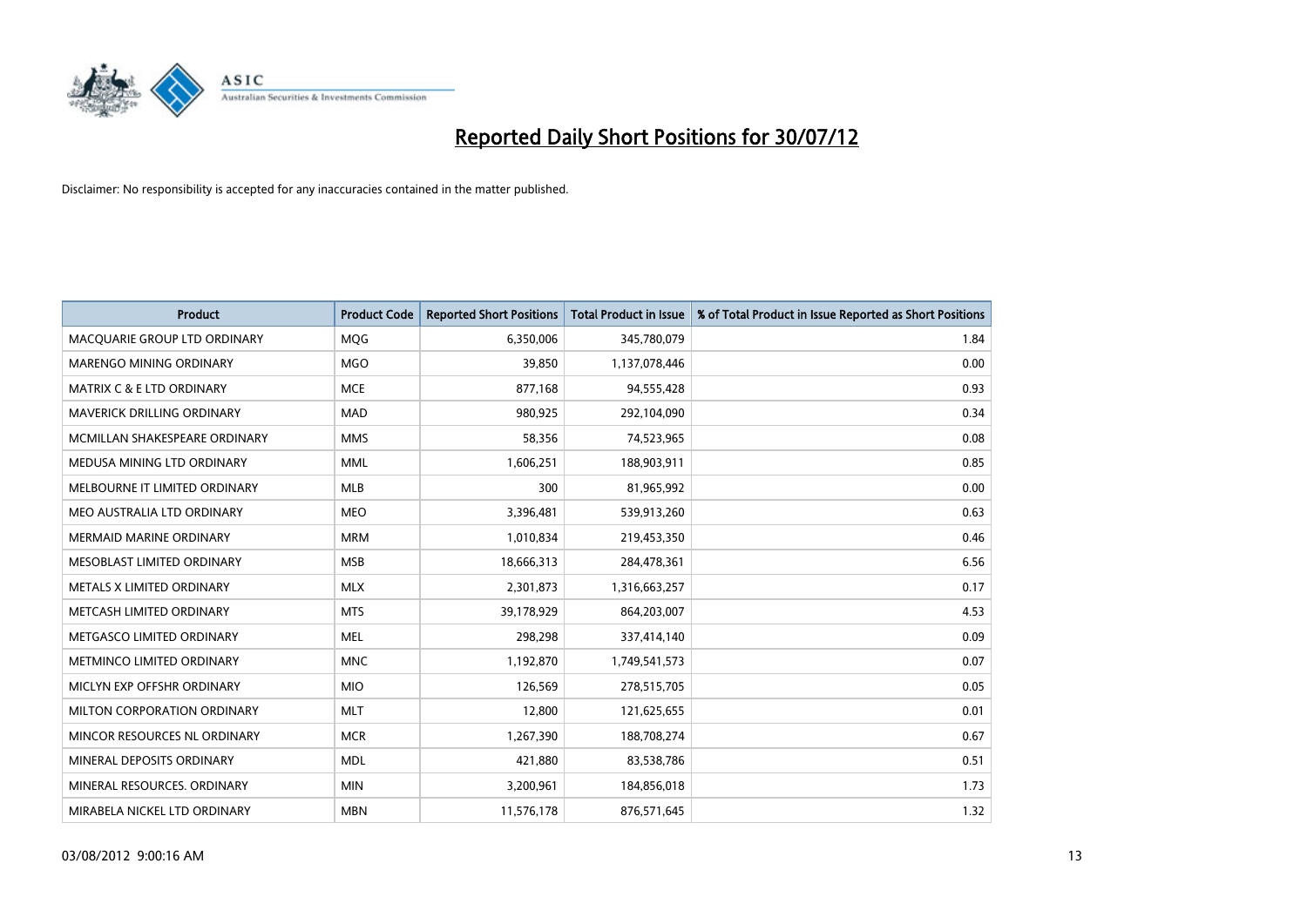

| <b>Product</b>                       | <b>Product Code</b> | <b>Reported Short Positions</b> | <b>Total Product in Issue</b> | % of Total Product in Issue Reported as Short Positions |
|--------------------------------------|---------------------|---------------------------------|-------------------------------|---------------------------------------------------------|
| MIRVAC GROUP STAPLED SECURITIES      | <b>MGR</b>          | 10,657,077                      | 3,422,151,869                 | 0.31                                                    |
| MOLOPO ENERGY LTD ORDINARY           | <b>MPO</b>          | 1,112,924                       | 245,789,911                   | 0.45                                                    |
| MONADELPHOUS GROUP ORDINARY          | <b>MND</b>          | 3,056,404                       | 88,674,327                    | 3.45                                                    |
| MORTGAGE CHOICE LTD ORDINARY         | <b>MOC</b>          | 2,255,632                       | 120,319,572                   | 1.87                                                    |
| <b>MOUNT GIBSON IRON ORDINARY</b>    | <b>MGX</b>          | 8,581,368                       | 1,085,728,430                 | 0.79                                                    |
| <b>MURCHISON METALS LTD ORDINARY</b> | <b>MMX</b>          | 4,127,285                       | 450,093,277                   | 0.92                                                    |
| MYER HOLDINGS LTD ORDINARY           | <b>MYR</b>          | 59,225,298                      | 583,384,551                   | 10.15                                                   |
| <b>MYSTATE LIMITED ORDINARY</b>      | <b>MYS</b>          | 17,658                          | 86,977,573                    | 0.02                                                    |
| NATIONAL AUST. BANK ORDINARY         | <b>NAB</b>          | 12,792,497                      | 2,273,158,183                 | 0.56                                                    |
| NAVITAS LIMITED ORDINARY             | <b>NVT</b>          | 10,889,480                      | 375,318,628                   | 2.90                                                    |
| NEON ENERGY LIMITED ORDINARY         | <b>NEN</b>          | 787,083                         | 439,189,518                   | 0.18                                                    |
| NEW HOPE CORPORATION ORDINARY        | <b>NHC</b>          | 2,754,713                       | 830,411,534                   | 0.33                                                    |
| NEWCREST MINING ORDINARY             | <b>NCM</b>          | 1,620,976                       | 765,000,000                   | 0.21                                                    |
| NEWS CORP A NON-VOTING CDI           | <b>NWSLV</b>        | 3,744,605                       | 1,576,204,738                 | 0.24                                                    |
| NEWS CORP B VOTING CDI               | <b>NWS</b>          | 1,038,102                       | 798,520,953                   | 0.13                                                    |
| NEWSAT LIMITED ORDINARY              | <b>NWT</b>          | 70,000                          | 233,052,157                   | 0.03                                                    |
| NEXTDC LIMITED ORDINARY              | <b>NXT</b>          | 1,958,764                       | 150,602,388                   | 1.30                                                    |
| NEXUS ENERGY LIMITED ORDINARY        | <b>NXS</b>          | 1,391,496                       | 1,329,821,159                 | 0.10                                                    |
| NIB HOLDINGS LIMITED ORDINARY        | <b>NHF</b>          | 29,587                          | 439,004,182                   | 0.01                                                    |
| NIDO PETROLEUM ORDINARY              | <b>NDO</b>          | 105,313                         | 1,390,829,818                 | 0.01                                                    |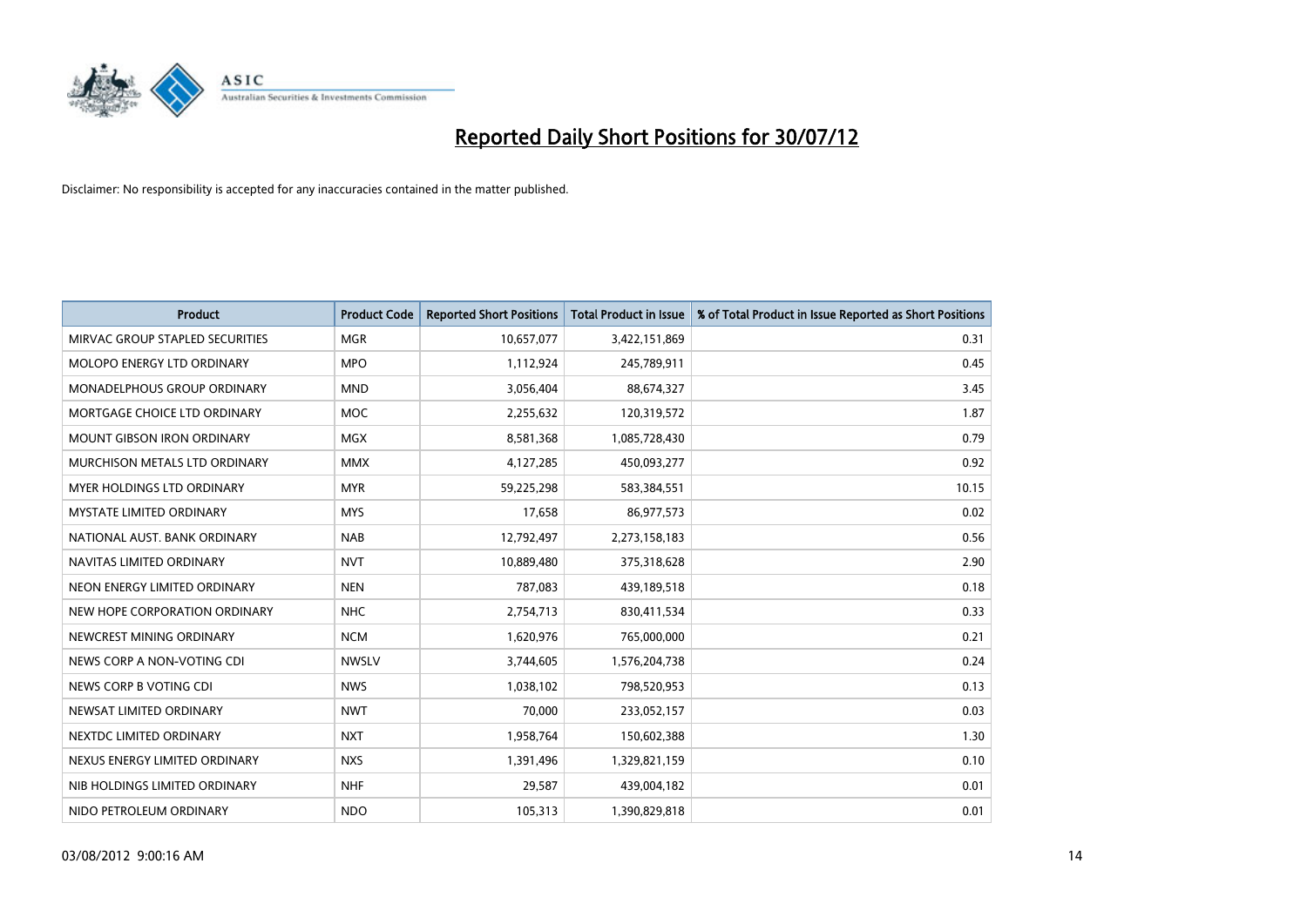

| <b>Product</b>                        | <b>Product Code</b> | <b>Reported Short Positions</b> | <b>Total Product in Issue</b> | % of Total Product in Issue Reported as Short Positions |
|---------------------------------------|---------------------|---------------------------------|-------------------------------|---------------------------------------------------------|
| NOBLE MINERAL RES ORDINARY            | <b>NMG</b>          | 4,323,632                       | 610,147,952                   | 0.71                                                    |
| NORFOLK GROUP ORDINARY                | <b>NFK</b>          | 650                             | 158,890,730                   | 0.00                                                    |
| NORTHERN IRON LTD ORDINARY            | <b>NFE</b>          | 313,047                         | 369,980,113                   | 0.08                                                    |
| NORTHERN STAR ORDINARY                | <b>NST</b>          | 3,454,674                       | 408,788,032                   | 0.85                                                    |
| NORTON GOLD FIELDS ORDINARY           | <b>NGF</b>          | 1,500,000                       | 849,580,265                   | 0.18                                                    |
| NRW HOLDINGS LIMITED ORDINARY         | <b>NWH</b>          | 774,598                         | 278,888,011                   | 0.28                                                    |
| NUFARM LIMITED ORDINARY               | <b>NUF</b>          | 6,415,716                       | 262,142,247                   | 2.45                                                    |
| OAKTON LIMITED ORDINARY               | <b>OKN</b>          | 643,977                         | 91,721,874                    | 0.70                                                    |
| OCEANAGOLD CORP. CHESS DEPOSITARY INT | <b>OGC</b>          | 439,948                         | 262,982,710                   | 0.17                                                    |
| OIL SEARCH LTD ORDINARY               | OSH                 | 6,169,636                       | 1,331,356,047                 | 0.46                                                    |
| OM HOLDINGS LIMITED ORDINARY          | <b>OMH</b>          | 6,153,639                       | 604,105,150                   | 1.02                                                    |
| ORICA LIMITED ORDINARY                | ORI                 | 2,916,477                       | 365,642,802                   | 0.80                                                    |
| ORIGIN ENERGY ORDINARY                | <b>ORG</b>          | 5,886,582                       | 1,089,593,153                 | 0.54                                                    |
| OROCOBRE LIMITED ORDINARY             | <b>ORE</b>          | 164,599                         | 103,195,029                   | 0.16                                                    |
| OROTONGROUP LIMITED ORDINARY          | ORL                 | 267,439                         | 40,880,902                    | 0.65                                                    |
| OZ MINERALS ORDINARY                  | OZL                 | 7,679,769                       | 303,920,022                   | 2.53                                                    |
| PACIFIC BRANDS ORDINARY               | <b>PBG</b>          | 6,691,980                       | 912,915,695                   | 0.73                                                    |
| PALADIN ENERGY LTD ORDINARY           | <b>PDN</b>          | 70,928,417                      | 835,645,290                   | 8.49                                                    |
| PANAUST LIMITED ORDINARY              | PNA                 | 3,458,922                       | 604,599,995                   | 0.57                                                    |
| PANORAMIC RESOURCES ORDINARY          | PAN                 | 2,488,342                       | 238,714,560                   | 1.04                                                    |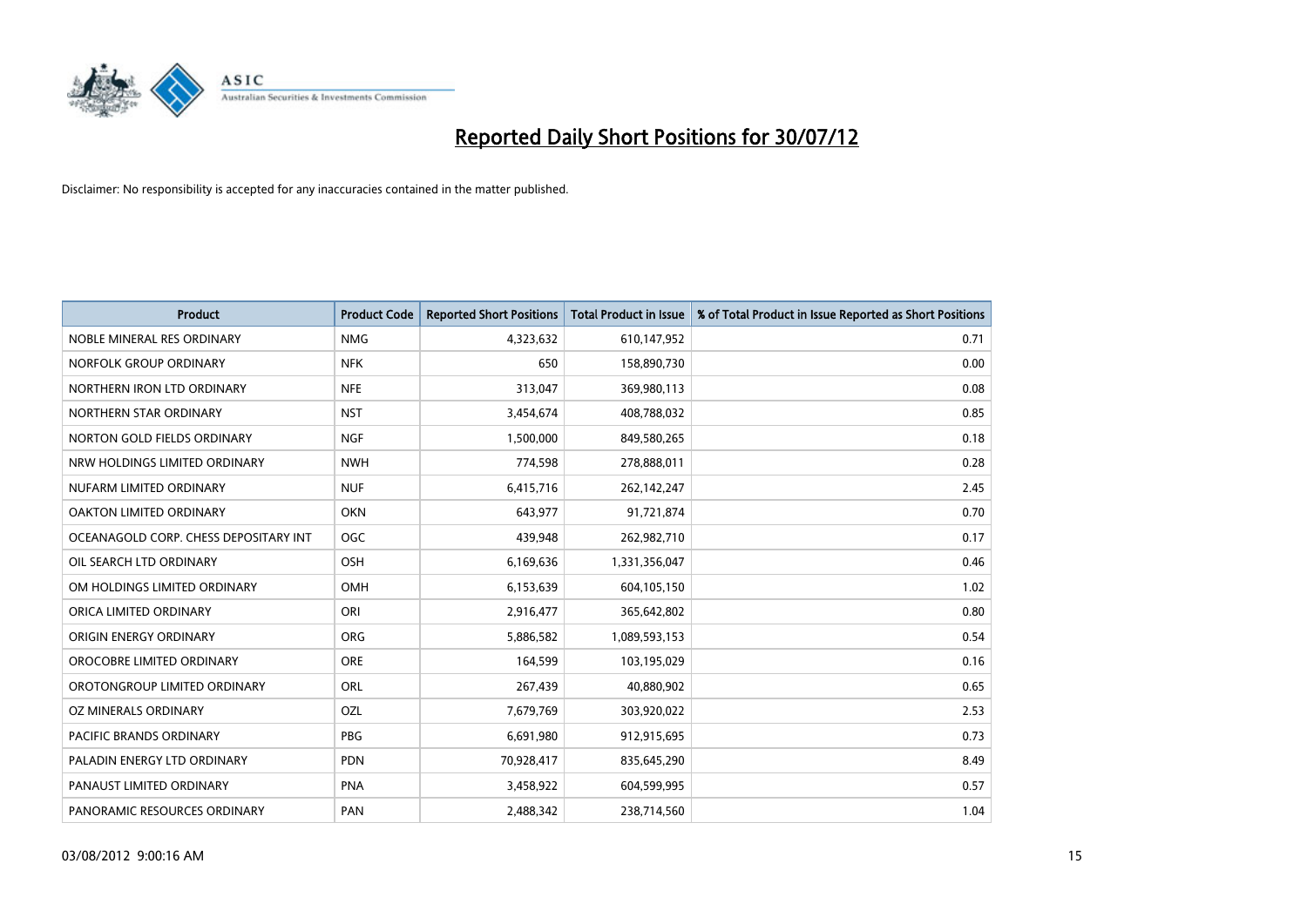

| <b>Product</b>                      | <b>Product Code</b> | <b>Reported Short Positions</b> | <b>Total Product in Issue</b> | % of Total Product in Issue Reported as Short Positions |
|-------------------------------------|---------------------|---------------------------------|-------------------------------|---------------------------------------------------------|
| PAPERLINX LIMITED ORDINARY          | <b>PPX</b>          | 1,226,157                       | 609,280,761                   | 0.20                                                    |
| PAPILLON RES LTD ORDINARY           | PIR                 | 610,399                         | 244,150,830                   | 0.25                                                    |
| PEET LIMITED ORDINARY               | <b>PPC</b>          | 1,098,985                       | 320,170,604                   | 0.34                                                    |
| PERILYA LIMITED ORDINARY            | PEM                 | 285,645                         | 769,316,426                   | 0.04                                                    |
| PERPETUAL LIMITED ORDINARY          | <b>PPT</b>          | 2,099,273                       | 41,980,678                    | 5.00                                                    |
| PERSEUS MINING LTD ORDINARY         | PRU                 | 11,127,601                      | 457,962,088                   | 2.43                                                    |
| PHARMAXIS LTD ORDINARY              | <b>PXS</b>          | 3,646,465                       | 307,810,989                   | 1.18                                                    |
| PLATINUM ASSET ORDINARY             | <b>PTM</b>          | 10,963,759                      | 561,347,878                   | 1.95                                                    |
| PLATINUM AUSTRALIA ORDINARY         | <b>PLA</b>          | 836,127                         | 504,968,043                   | 0.17                                                    |
| PMI GOLD CORP CDI 1:1               | <b>PVM</b>          | 13,353                          | 72,583,668                    | 0.02                                                    |
| PMP LIMITED ORDINARY                | PMP                 | 143,039                         | 323,781,124                   | 0.04                                                    |
| PREMIER INVESTMENTS ORDINARY        | <b>PMV</b>          | 507,597                         | 155,260,478                   | 0.33                                                    |
| PRIMA BIOMED LTD ORDINARY           | PRR                 | 4,350,000                       | 1,066,063,388                 | 0.41                                                    |
| PRIMARY HEALTH CARE ORDINARY        | <b>PRY</b>          | 15,514,715                      | 501,717,314                   | 3.09                                                    |
| PRIMEAG AUSTRALIA ORDINARY          | PAG                 | 102,365                         | 266,394,444                   | 0.04                                                    |
| PROGRAMMED ORDINARY                 | <b>PRG</b>          | 449,701                         | 118,175,280                   | 0.38                                                    |
| <b>QANTAS AIRWAYS ORDINARY</b>      | QAN                 | 12,569,676                      | 2,265,123,620                 | 0.55                                                    |
| <b>OBE INSURANCE GROUP ORDINARY</b> | <b>OBE</b>          | 53,749,156                      | 1,181,684,901                 | 4.55                                                    |
| OR NATIONAL LIMITED ORDINARY        | <b>ORN</b>          | 11,254,148                      | 2,440,000,000                 | 0.46                                                    |
| ORXPHARMA LTD ORDINARY              | <b>QRX</b>          | 203,770                         | 144,577,206                   | 0.14                                                    |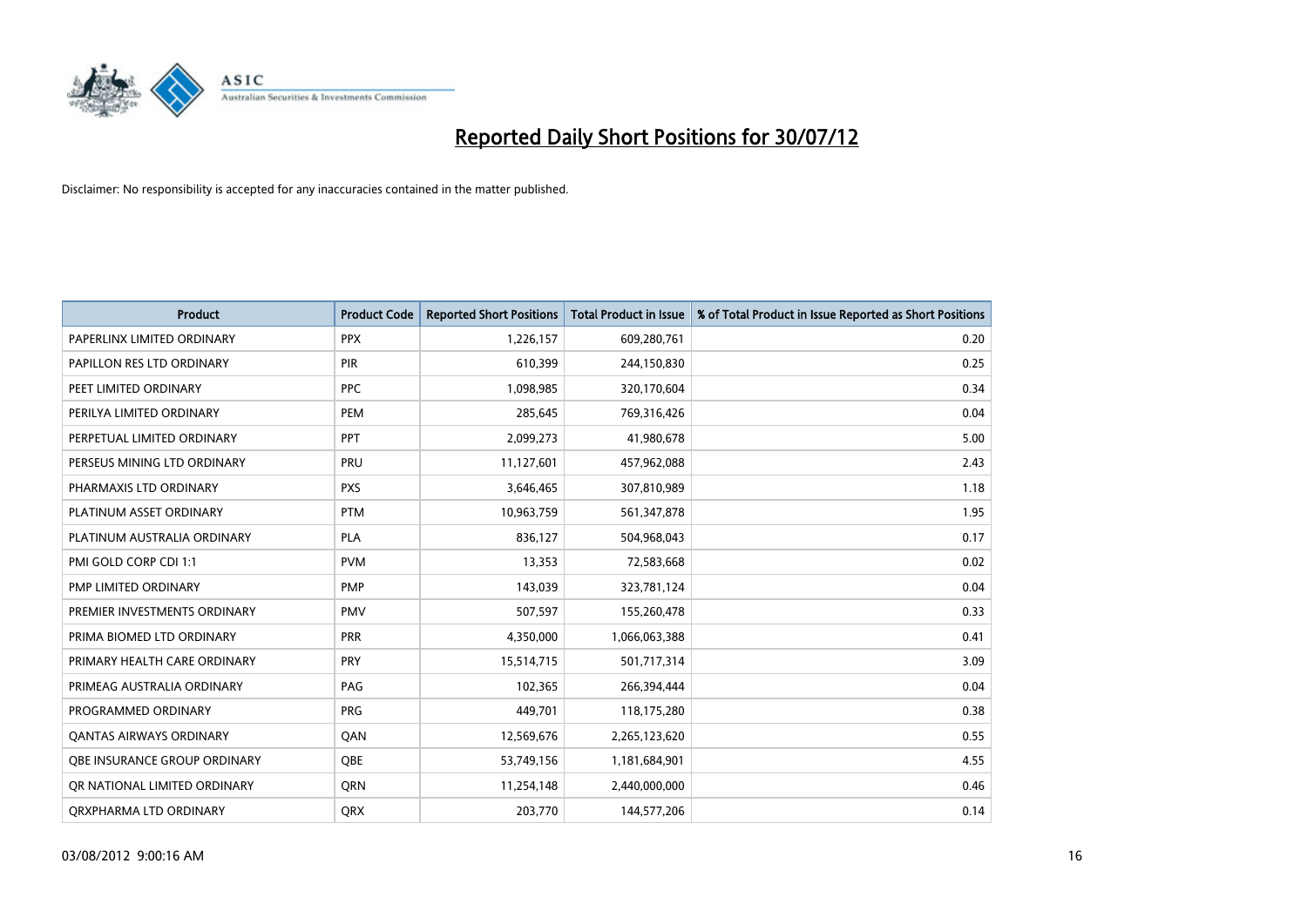

| <b>Product</b>                      | <b>Product Code</b> | <b>Reported Short Positions</b> | <b>Total Product in Issue</b> | % of Total Product in Issue Reported as Short Positions |
|-------------------------------------|---------------------|---------------------------------|-------------------------------|---------------------------------------------------------|
| <b>QUBE LOGISTICS HLDG ORDINARY</b> | QUB                 | 6,307,406                       | 921,407,185                   | 0.68                                                    |
| RAMELIUS RESOURCES ORDINARY         | <b>RMS</b>          | 1,582,442                       | 335,906,949                   | 0.47                                                    |
| RAMSAY HEALTH CARE ORDINARY         | <b>RHC</b>          | 2,234,042                       | 202,081,252                   | 1.11                                                    |
| RANGE RESOURCES LTD ORDINARY        | <b>RRS</b>          | 502,920                         | 2,118,880,660                 | 0.02                                                    |
| <b>RCR TOMLINSON ORDINARY</b>       | <b>RCR</b>          | 28,417                          | 131,444,875                   | 0.02                                                    |
| <b>REA GROUP ORDINARY</b>           | <b>REA</b>          | 387,721                         | 131,714,699                   | 0.29                                                    |
| RECKON LIMITED ORDINARY             | <b>RKN</b>          | 800.467                         | 129,488,015                   | 0.62                                                    |
| <b>RED 5 LIMITED ORDINARY</b>       | <b>RED</b>          | 86,553                          | 135,488,008                   | 0.06                                                    |
| RED FORK ENERGY ORDINARY            | <b>RFE</b>          | 1,185,256                       | 310,229,853                   | 0.38                                                    |
| REDBANK ENERGY LTD ORDINARY         | AEJ                 | 13                              | 786,287                       | 0.00                                                    |
| REGIS RESOURCES ORDINARY            | <b>RRL</b>          | 685,856                         | 453,028,047                   | 0.15                                                    |
| RESMED INC CDI 10:1                 | <b>RMD</b>          | 200,318                         | 1,556,242,300                 | 0.01                                                    |
| RESOLUTE MINING ORDINARY            | <b>RSG</b>          | 5,992,702                       | 634,428,623                   | 0.94                                                    |
| <b>RESOURCE GENERATION ORDINARY</b> | <b>RES</b>          | 50,173                          | 262,895,652                   | 0.02                                                    |
| RETAIL FOOD GROUP ORDINARY          | <b>RFG</b>          | 16,960                          | 108,519,282                   | 0.02                                                    |
| REVERSE CORP LIMITED ORDINARY       | <b>REF</b>          | 100                             | 92,382,175                    | 0.00                                                    |
| REX MINERALS LIMITED ORDINARY       | <b>RXM</b>          | 624,321                         | 188,907,284                   | 0.33                                                    |
| RHG LIMITED ORDINARY                | <b>RHG</b>          | 31,776                          | 308,483,177                   | 0.01                                                    |
| <b>RIALTO ENERGY ORDINARY</b>       | <b>RIA</b>          | 1,017,128                       | 671,347,392                   | 0.15                                                    |
| RIDLEY CORPORATION ORDINARY         | <b>RIC</b>          | 4.465                           | 307,817,071                   | 0.00                                                    |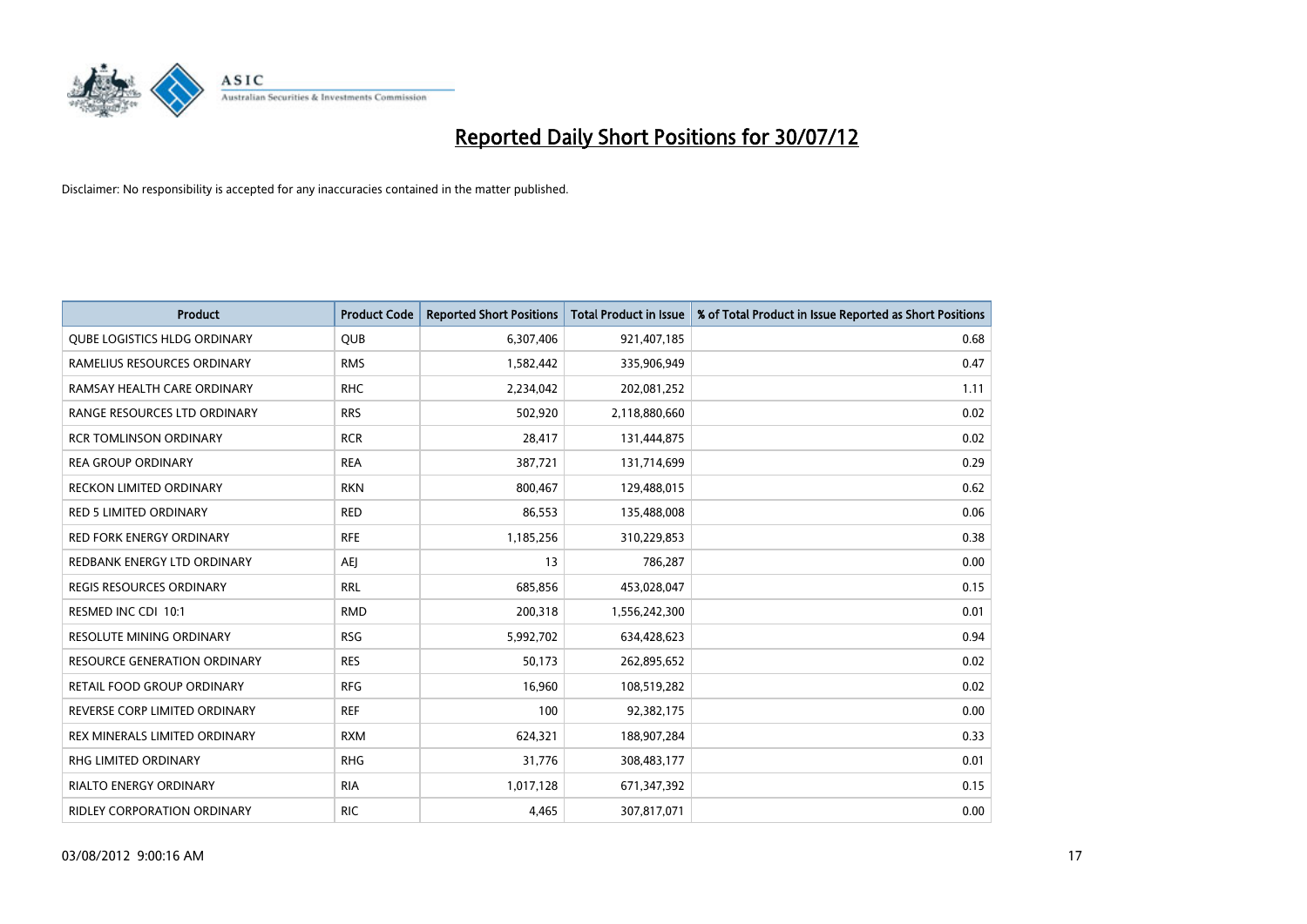

| <b>Product</b>                   | <b>Product Code</b> | <b>Reported Short Positions</b> | <b>Total Product in Issue</b> | % of Total Product in Issue Reported as Short Positions |
|----------------------------------|---------------------|---------------------------------|-------------------------------|---------------------------------------------------------|
| RIO TINTO LIMITED ORDINARY       | <b>RIO</b>          | 18,661,878                      | 435,758,720                   | 4.28                                                    |
| ROC OIL COMPANY ORDINARY         | <b>ROC</b>          | 1,815,968                       | 683,235,552                   | 0.27                                                    |
| <b>RURALCO HOLDINGS ORDINARY</b> | <b>RHL</b>          | 12,000                          | 55,019,284                    | 0.02                                                    |
| SAI GLOBAL LIMITED ORDINARY      | SAI                 | 3,022,695                       | 204,354,836                   | 1.48                                                    |
| SALMAT LIMITED ORDINARY          | <b>SLM</b>          | 2,767,583                       | 159,802,174                   | 1.73                                                    |
| SAMSON OIL & GAS LTD ORDINARY    | SSN                 | 4,230,028                       | 1,778,970,540                 | 0.24                                                    |
| SANDFIRE RESOURCES ORDINARY      | <b>SFR</b>          | 4,618,359                       | 151,557,635                   | 3.05                                                    |
| <b>SANTOS LTD ORDINARY</b>       | <b>STO</b>          | 4,783,278                       | 952,967,256                   | 0.50                                                    |
| SARACEN MINERAL ORDINARY         | SAR                 | 2,022,578                       | 594,815,640                   | 0.34                                                    |
| SEDGMAN LIMITED ORDINARY         | <b>SDM</b>          | 941                             | 214,292,930                   | 0.00                                                    |
| SEEK LIMITED ORDINARY            | <b>SEK</b>          | 11,330,964                      | 337,101,307                   | 3.36                                                    |
| SENEX ENERGY LIMITED ORDINARY    | <b>SXY</b>          | 4,088,503                       | 1,136,205,731                 | 0.36                                                    |
| SERVCORP LIMITED ORDINARY        | SRV                 | 210                             | 98,440,807                    | 0.00                                                    |
| SERVICE STREAM ORDINARY          | <b>SSM</b>          | 400                             | 283,418,867                   | 0.00                                                    |
| SEVEN GROUP HOLDINGS ORDINARY    | <b>SVW</b>          | 1,106,119                       | 307,410,281                   | 0.36                                                    |
| SEVEN WEST MEDIA LTD ORDINARY    | <b>SWM</b>          | 35,585,223                      | 862,057,513                   | 4.13                                                    |
| SIGMA PHARMACEUTICAL ORDINARY    | <b>SIP</b>          | 4,880,813                       | 1,186,303,520                 | 0.41                                                    |
| SILEX SYSTEMS ORDINARY           | <b>SLX</b>          | 631,025                         | 170,143,997                   | 0.37                                                    |
| SILVER LAKE RESOURCE ORDINARY    | <b>SLR</b>          | 867,471                         | 225,493,476                   | 0.38                                                    |
| SIMS METAL MGMT LTD ORDINARY     | <b>SGM</b>          | 9,345,659                       | 204,830,045                   | 4.56                                                    |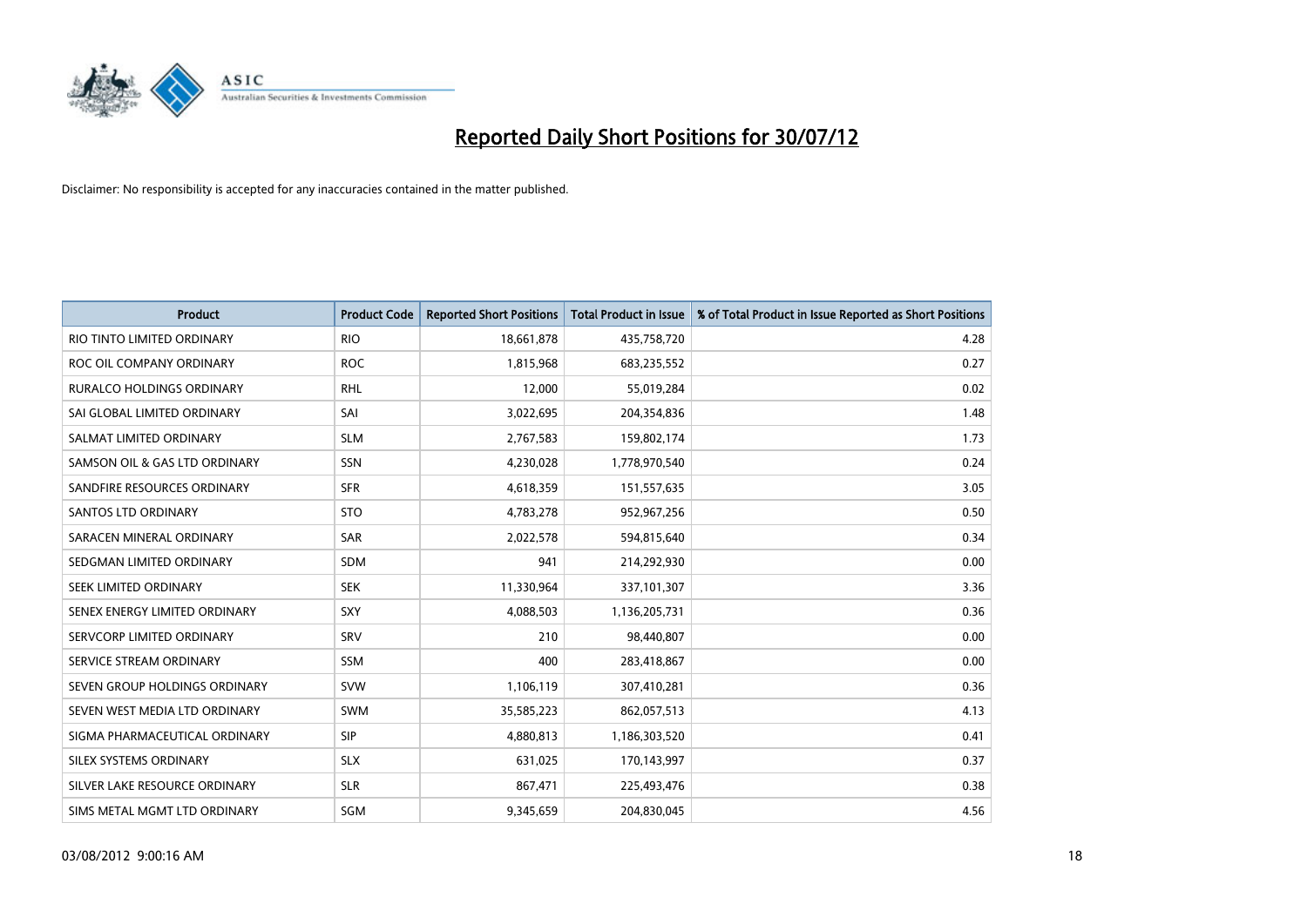

| <b>Product</b>                           | <b>Product Code</b> | <b>Reported Short Positions</b> | <b>Total Product in Issue</b> | % of Total Product in Issue Reported as Short Positions |
|------------------------------------------|---------------------|---------------------------------|-------------------------------|---------------------------------------------------------|
| SINGAPORE TELECOMM. CHESS DEPOSITARY INT | <b>SGT</b>          | 8,943,152                       | 163,810,197                   | 5.46                                                    |
| SIRTEX MEDICAL ORDINARY                  | <b>SRX</b>          | 27,934                          | 55,768,136                    | 0.05                                                    |
| SKILLED GROUP LTD ORDINARY               | <b>SKE</b>          | 56,273                          | 233,487,276                   | 0.02                                                    |
| SKY NETWORK ORDINARY                     | <b>SKT</b>          | 1,505                           | 389,139,785                   | 0.00                                                    |
| <b>SLATER &amp; GORDON ORDINARY</b>      | SGH                 | 65,942                          | 168,600,731                   | 0.04                                                    |
| SMS MANAGEMENT, ORDINARY                 | <b>SMX</b>          | 915,236                         | 68,415,913                    | 1.34                                                    |
| SONIC HEALTHCARE ORDINARY                | <b>SHL</b>          | 6,151,385                       | 390,969,875                   | 1.57                                                    |
| SOUL PATTINSON (W.H) ORDINARY            | SOL                 | 12,377                          | 239,395,320                   | 0.01                                                    |
| SOUTH BOULDER MINES ORDINARY             | <b>STB</b>          | 109,248                         | 126,732,826                   | 0.09                                                    |
| SP AUSNET STAPLED SECURITIES             | <b>SPN</b>          | 4,984,335                       | 3,339,620,165                 | 0.15                                                    |
| SPARK INFRASTRUCTURE STAPLED NOTE & UNIT | SKI                 | 34,038,042                      | 1,326,734,264                 | 2.57                                                    |
| SPECIALTY FASHION ORDINARY               | <b>SFH</b>          | 2,440,932                       | 192,236,121                   | 1.27                                                    |
| SPOTLESS GROUP LTD ORDINARY              | <b>SPT</b>          | 168,815                         | 265,746,161                   | 0.06                                                    |
| ST BARBARA LIMITED ORDINARY              | <b>SBM</b>          | 12,726,394                      | 325,615,389                   | 3.91                                                    |
| STANMORE COAL LTD ORDINARY               | <b>SMR</b>          | 32,870                          | 179,409,108                   | 0.02                                                    |
| STARPHARMA HOLDINGS ORDINARY             | SPL                 | 2,344,996                       | 281,690,401                   | 0.83                                                    |
| STHN CROSS MEDIA ORDINARY                | <b>SXL</b>          | 9,426,118                       | 704,594,449                   | 1.34                                                    |
| STOCKLAND UNITS/ORD STAPLED              | SGP                 | 16,046,862                      | 2,203,547,228                 | 0.73                                                    |
| STRAITS RES LTD. ORDINARY                | SRO                 | 120,519                         | 456,529,474                   | 0.03                                                    |
| STW COMMUNICATIONS ORDINARY              | SGN                 | 132,966                         | 362,798,351                   | 0.04                                                    |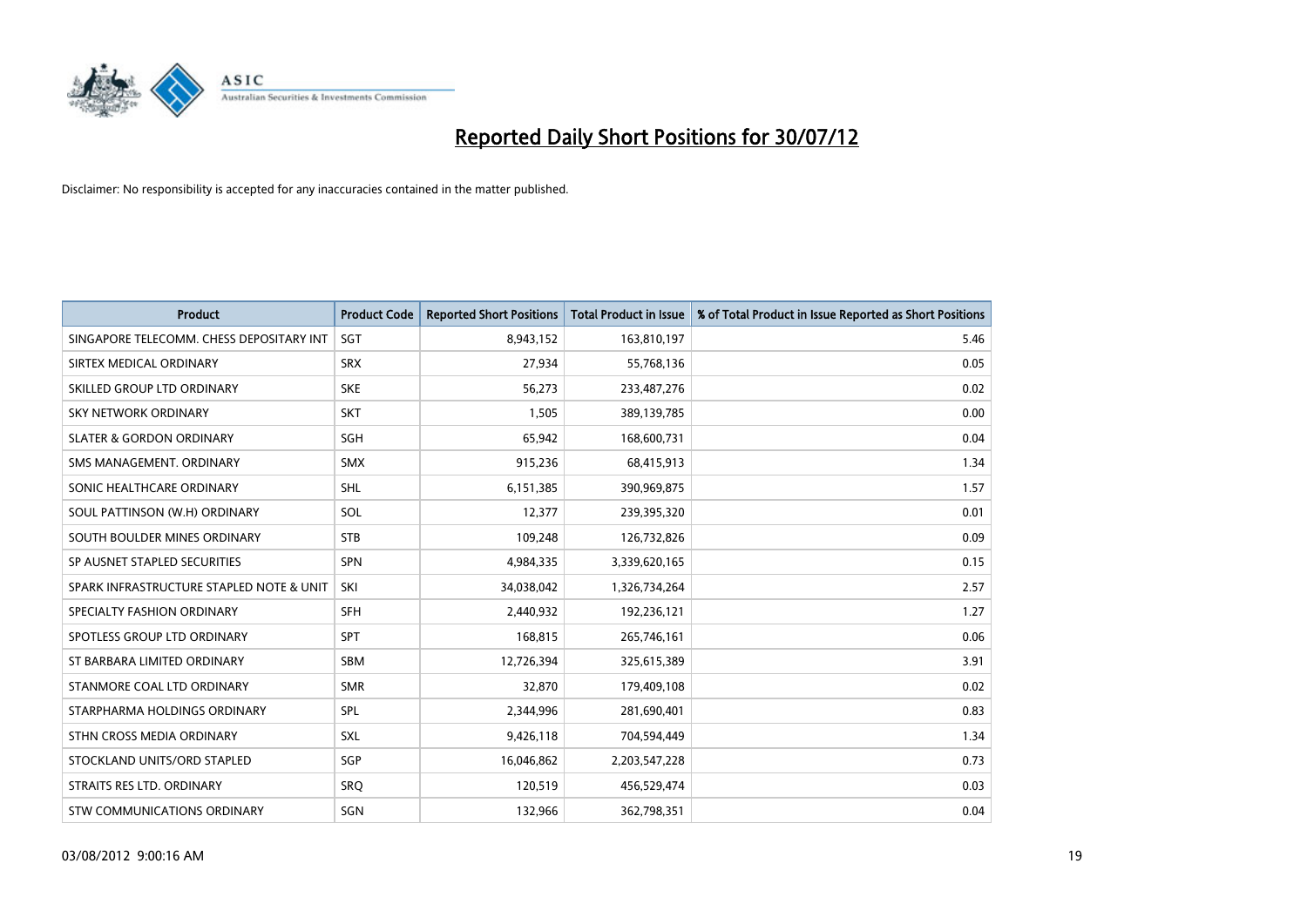

| <b>Product</b>                       | <b>Product Code</b> | <b>Reported Short Positions</b> | <b>Total Product in Issue</b> | % of Total Product in Issue Reported as Short Positions |
|--------------------------------------|---------------------|---------------------------------|-------------------------------|---------------------------------------------------------|
| SUNCORP GROUP LTD ORDINARY           | <b>SUN</b>          | 10,773,915                      | 1,286,600,980                 | 0.84                                                    |
| SUNDANCE ENERGY ORDINARY             | <b>SEA</b>          | 78,998                          | 277,098,474                   | 0.03                                                    |
| SUNDANCE RESOURCES ORDINARY          | <b>SDL</b>          | 13,536,515                      | 3,049,577,034                 | 0.44                                                    |
| SUNLAND GROUP LTD ORDINARY           | <b>SDG</b>          | 19,205                          | 196,717,811                   | 0.01                                                    |
| SUPER RET REP LTD ORDINARY           | <b>SUL</b>          | 1,641,376                       | 196,152,971                   | 0.84                                                    |
| SYD AIRPORT STAPLED US PROHIBIT.     | <b>SYD</b>          | 12,752,169                      | 1,861,210,782                 | 0.69                                                    |
| SYRAH RESOURCES ORDINARY             | <b>SYR</b>          | 36,480                          | 126,723,021                   | 0.03                                                    |
| TABCORP HOLDINGS LTD ORDINARY        | <b>TAH</b>          | 11,807,364                      | 730,113,969                   | 1.62                                                    |
| TANAMI GOLD NL ORDINARY              | <b>TAM</b>          | 348,096                         | 261,132,677                   | 0.13                                                    |
| TAP OIL LIMITED ORDINARY             | <b>TAP</b>          | 982,502                         | 241,295,311                   | 0.41                                                    |
| TASSAL GROUP LIMITED ORDINARY        | <b>TGR</b>          | 1,128                           | 146,304,404                   | 0.00                                                    |
| TATTS GROUP LTD ORDINARY             | <b>TTS</b>          | 10,458,223                      | 1,362,919,733                 | 0.77                                                    |
| <b>TELECOM CORPORATION ORDINARY</b>  | <b>TEL</b>          | 17,985,265                      | 1,856,780,364                 | 0.97                                                    |
| <b>TELSTRA CORPORATION, ORDINARY</b> | <b>TLS</b>          | 30,598,653                      | 12,443,074,357                | 0.25                                                    |
| TEN NETWORK HOLDINGS ORDINARY        | <b>TEN</b>          | 81,544,306                      | 1,437,204,873                 | 5.67                                                    |
| TERANGA GOLD CORP CDI 1:1            | <b>TGZ</b>          | 168,074                         | 159,568,958                   | 0.11                                                    |
| TEXON PETROLEUM LTD ORDINARY         | <b>TXN</b>          | 280,108                         | 245,039,848                   | 0.11                                                    |
| TFS CORPORATION LTD ORDINARY         | <b>TFC</b>          | 57,942                          | 279,621,829                   | 0.02                                                    |
| THAKRAL HOLDINGS GRP ORDINARY/UNIT   | <b>THG</b>          | 100                             | 585,365,014                   | 0.00                                                    |
| THE REJECT SHOP ORDINARY             | <b>TRS</b>          | 2,657,712                       | 26,071,170                    | 10.19                                                   |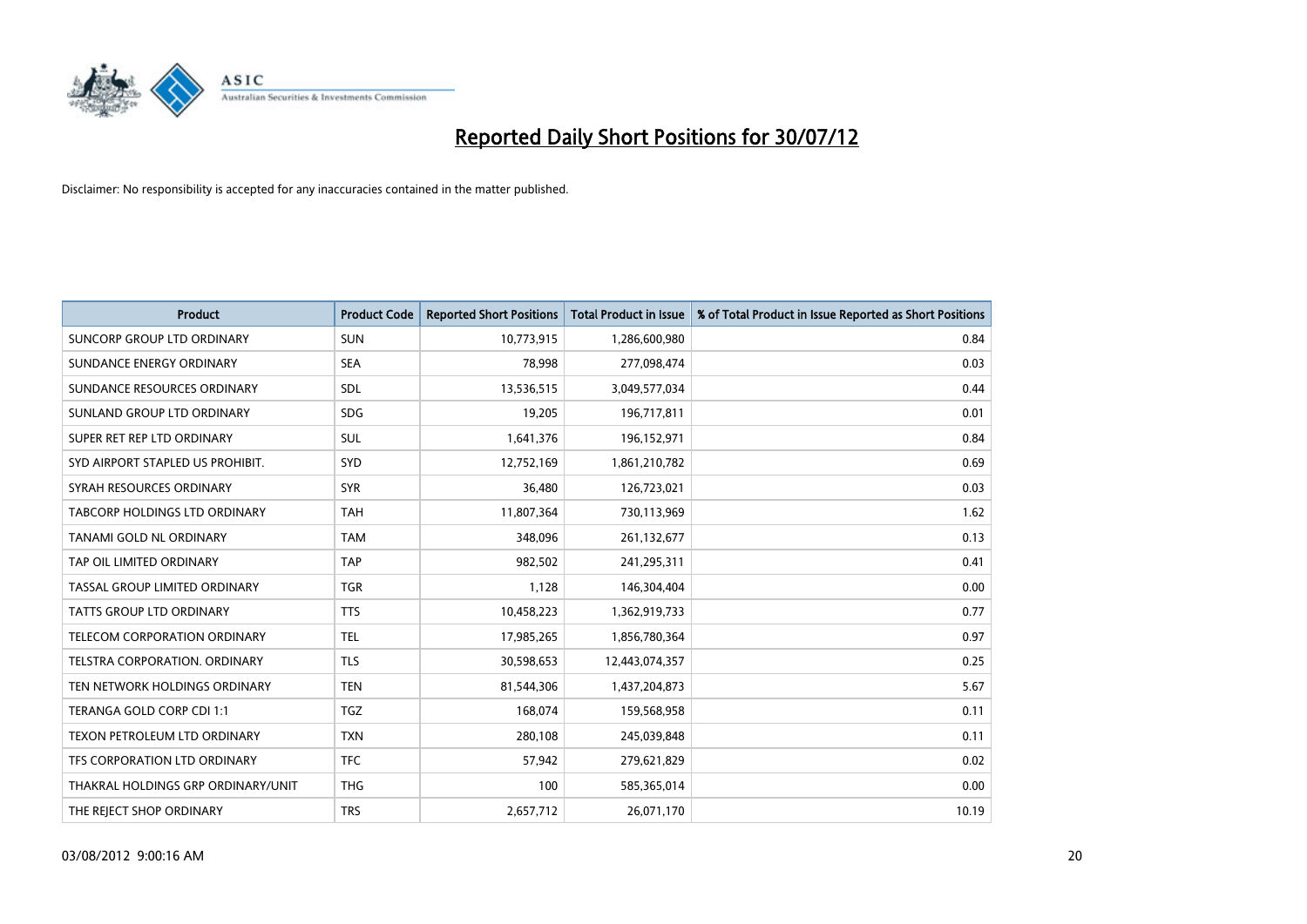

| <b>Product</b>                       | <b>Product Code</b> | <b>Reported Short Positions</b> | <b>Total Product in Issue</b> | % of Total Product in Issue Reported as Short Positions |
|--------------------------------------|---------------------|---------------------------------|-------------------------------|---------------------------------------------------------|
| THORN GROUP LIMITED ORDINARY         | <b>TGA</b>          | 367,662                         | 146,374,703                   | 0.25                                                    |
| TIGER RESOURCES ORDINARY             | <b>TGS</b>          | 2,077,021                       | 673,470,269                   | 0.31                                                    |
| TOLL HOLDINGS LTD ORDINARY           | <b>TOL</b>          | 16,294,780                      | 717,133,875                   | 2.27                                                    |
| TOX FREE SOLUTIONS ORDINARY          | <b>TOX</b>          | 32,036                          | 115,311,608                   | 0.03                                                    |
| TPG TELECOM LIMITED ORDINARY         | <b>TPM</b>          | 2,321,694                       | 793,808,141                   | 0.29                                                    |
| <b>TRADE ME GROUP ORDINARY</b>       | <b>TME</b>          | 398,794                         | 395,745,510                   | 0.10                                                    |
| <b>TRANSFIELD SERVICES ORDINARY</b>  | <b>TSE</b>          | 4,802,249                       | 520,790,618                   | 0.92                                                    |
| TRANSPACIFIC INDUST, ORDINARY        | <b>TPI</b>          | 6,951,757                       | 1,578,479,491                 | 0.44                                                    |
| TRANSURBAN GROUP TRIPLE STAPLED SEC. | <b>TCL</b>          | 10,488,092                      | 1,458,321,112                 | 0.72                                                    |
| TREASURY WINE ESTATE ORDINARY        | <b>TWE</b>          | 13,809,258                      | 647,227,144                   | 2.13                                                    |
| TROY RESOURCES LTD ORDINARY          | <b>TRY</b>          | 213,295                         | 89,462,649                    | 0.24                                                    |
| UGL LIMITED ORDINARY                 | UGL                 | 7,510,272                       | 166,315,038                   | 4.52                                                    |
| UNILIFE CORPORATION CDI 6:1          | <b>UNS</b>          | 186,653                         | 253,466,532                   | 0.07                                                    |
| UXC LIMITED ORDINARY                 | <b>UXC</b>          | 59,717                          | 305,585,913                   | 0.02                                                    |
| <b>VENTURE MINERALS ORDINARY</b>     | <b>VMS</b>          | 227,618                         | 232,468,592                   | 0.10                                                    |
| VIRGIN AUS HLDG LTD ORDINARY         | VAH                 | 21,239,093                      | 2,210,197,600                 | 0.96                                                    |
| VITERRA INC CDI 1:1                  | <b>VTA</b>          | 10                              | 68,629,939                    | 0.00                                                    |
| <b>VOCUS COMMS LTD ORDINARY</b>      | <b>VOC</b>          | 66,440                          | 70,181,826                    | 0.09                                                    |
| WAH NAM INT HLDG LTD ORDINARY        | <b>WNI</b>          | 91,872                          | 7,175,039,665                 | 0.00                                                    |
| WATPAC LIMITED ORDINARY              | <b>WTP</b>          | 266,191                         | 184,332,526                   | 0.14                                                    |